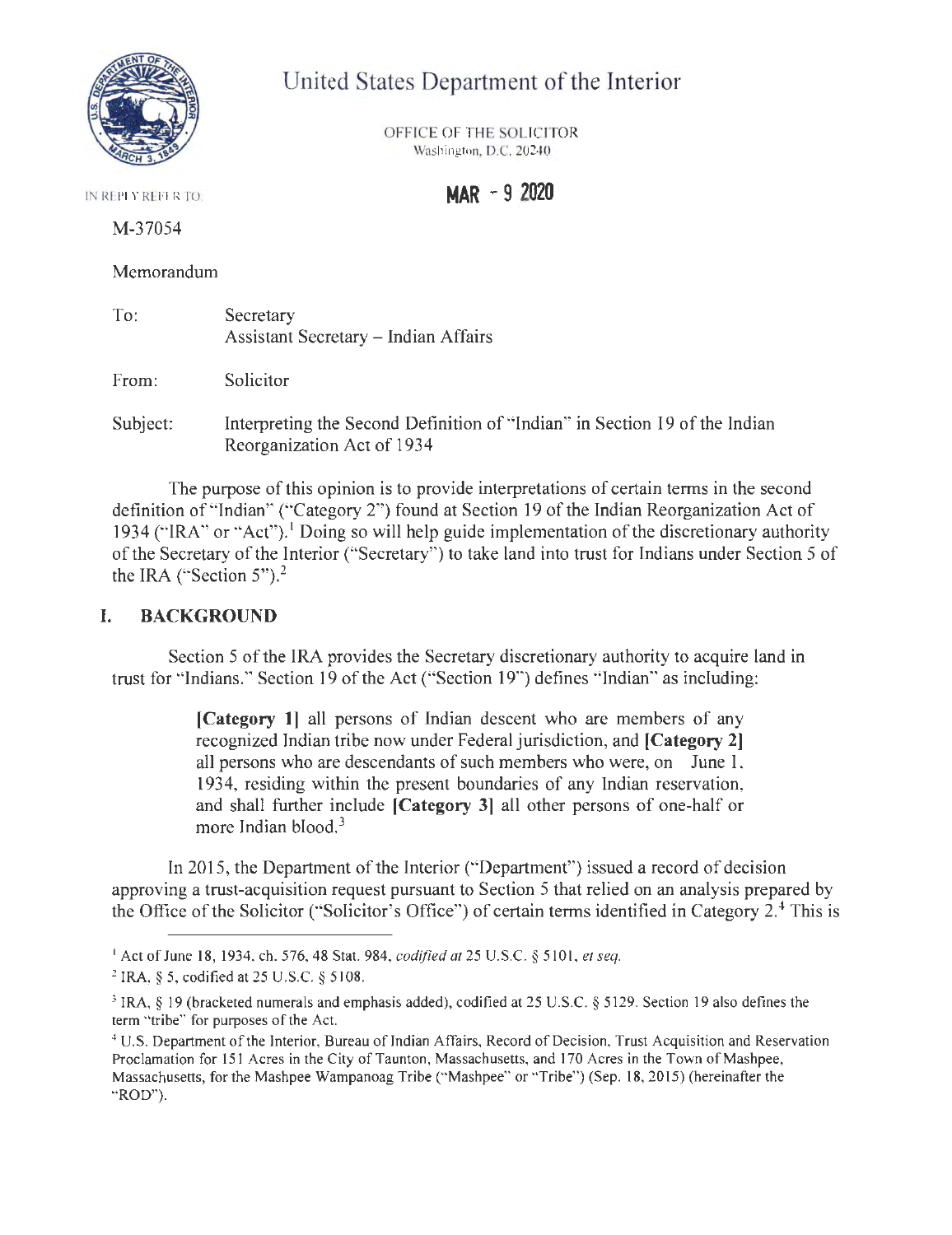the only time the Department has relied on Category 2 to find a tribe eligible for trust-land acquisitions under Section 5.

In support of its determination, the ROD identified several ambiguities in Category 2. The first concerns the referent of "such" in the phrase "such members." The ROD found it to incorporate "members of any recognized Indian tribe" but not the phrase "now under federal jurisdiction."<sup>5</sup> The United States District Court for the District of Massachusetts ("District Court") rejected this interpretation, 6 concluding that "such members" unambiguously incorporates the entirety of the phrase "recognized Indian tribe now under federal jurisdiction." This decision was upheld by the United States Court of Appeals for the First Circuit ("First Circuit") in a unanimous opinion authored by former Chief Judge Sandra Lynch and joined by Associate Justice (Ret.) David Souter, sitting by designation, and Senior Judge Kermit Lipez.<sup>7</sup>

The second ambiguity concerns the meaning of the expression "descendants of such members who were, on June 1, 1934, residing (...)." The pronoun "who" leaves unclear whether the reservation-residence requirement applies to Category 1's "members" or Category 2's "descendants." The difference is significant. If it is "members" who must have lived on a reservation in 1934, then the persons comprising the class of eligible "descendants" is potentially limitless. If it is "descendants" who must have resided on a reservation in 1934, then the class of eligible persons is historically finite. Although the ROD had no need to resolve this question based on the facts before it,<sup>8</sup> it nevertheless suggested that the Department's prior interpretations of the requirement, which had limited its applicability to "descendants," might not apply where *tribal,* as opposed to *individual,* trust land acquisitions under Section 5 of the IRA were involved. 9

The third ambiguity identified in the ROD concerns the meaning of the phrase "any Indian reservation," which the IRA does not define. The ROD considered the IRA's legislative history and early implementation, as well as the Indian canon of construction, before interpreting the phrase to mean lands set aside with legal effect for Indian use and occupation, irrespective of federal superintendence.<sup>10</sup>

For the reasons explained below, we reaffirm the Department's long-standing view that Category 2 requires the "descendants" of enrolled members of a recognized Indian tribe under federal jurisdiction in 1934 to have resided on an Indian reservation as of June 1, 1934. We

*<sup>5</sup>*ROD at 93.

<sup>6</sup>*Littlefield* v. *United States Dep* 'r *of the Interior,* 199 F. Supp. 3d 391 , 399-400 (D. Mass. 2016) (hereafter *·'Littlefield" ).* Because the ROD did not address eligibility under Category I, the District Court afforded the Department the opportunity to consider this issue on remand, which it did, applying its procedures for determining eligibility under Category 1. The Department concluded that the Tribe did not sufficiently demonstrate that it was under federal jurisdiction in 1934. *See* Letter, Tara Sweeney, Assistant Secretary, Indian Affairs, to Hon. Cedric Cromwell, Chairman, Mashpee Wampanoag Tribe at 15 (Sep. 7, 2018) (hereafter "Remand Decision").

<sup>7</sup>*Littlefield v. Mashpee Wampanoag Indian Tribe,* No. 16-2484, 2020 WL 948895 ( I st Cir. Feb. 27, 2020).

<sup>8</sup>The ROD found it unnecessary to independently determine whether Category 2's reservation-residence requirement applies to "members" or "descendants" because the applicant tribe presented facts sufficient to satisfy either interpretation.

<sup>9</sup>ROD at 100.

<sup>10</sup>*Id.* at 98-99.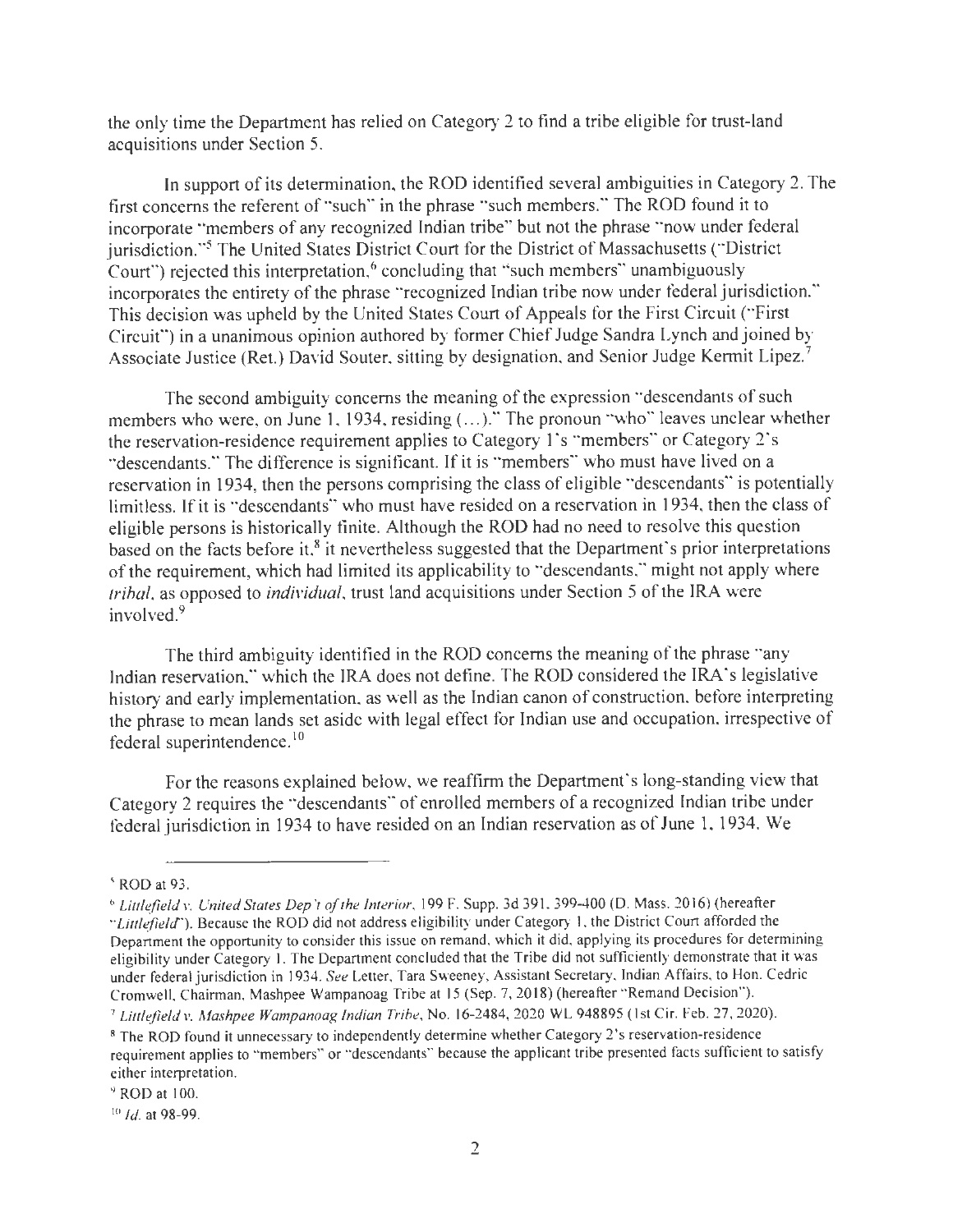further conclude that based on the IRA's structure, history and purpose, as well as the Department's contemporaneous understanding, the phrase "any Indian reservation" in Category 2 is properly understood as referring only to lands set aside for the use or occupancy of Indians under federal authority or for which the United States assumed obligations sufficient to establish ongoing federal superintendence in 1934.

# **II. DISCUSSION**

### **A. Statutory Interpretation**

### **1. Statutory Construction and Deference**

We interpret Category 2 using the two-step analysis articulated in *Chevron U.S.A., Inc. v. Natural Resource Defense Council, Inc.* in reviewing an agency's statutory interpretation.<sup>11</sup> First we examine "whether Congress has directly spoken to the precise question at issue." $12$  If the intent of Congress is clear, the inquiry ends, and the Department "must give effect to the unambiguously expressed intent of Congress."<sup>13</sup> Step one is conducted using traditional tools of statutory construction<sup>14</sup> "including an examination of the statute's text, legislative history, and structure, as well as its purpose." $\overline{15}$  Only if the language is "silent or ambiguous with respect to the specific issue"<sup> $16$ </sup> does the analysis proceed to step two. Under step two, the Department's interpretation of a statutory ambiguity is accorded deference so long as it is based on a "permissible construction"<sup>17</sup> and Congress has delegated authority to the Department to fill the gaps of the statute.<sup>18</sup> Because Congress charged the Department with administering the IRA,<sup>19</sup> courts should defer<sup>20</sup> to the Department's reasonable interpretation of the IRA's statutory text, even if the court would have otherwise reached a contrary conclusion.<sup>21</sup>

<sup>11</sup>*Chevron U.S.A., Inc.* v. *Natural Resource Def Council,* 467 U.S. 837, 842-43 (1984).

 $12$  *Id.* at 842.

<sup>13</sup>*Id.* at 842-43.

<sup>14</sup>*Id.* at 843 n.9.

<sup>15</sup>*Petit* v. *U.S. Dept. of Educ.,* 675 F.3d 769, 781 (D.C. Cir. 2012) (citing *Bell Atlantic Telephone Companies* v. F.C.C. , 131 F.3d 1044, 1047 (D.C. Cir. 1997)). *See also Brown* v. *Gardner,* 513 U.S. 115, 118 (1994). <sup>16</sup>*Chevron,* 467 U.S. at 843.

<sup>17</sup>*Id.* at 840.

 $18$  Id. at 865-66.

<sup>&</sup>lt;sup>19</sup> County of Amador v. *United States Department of the Interior*, 872 F.3d 1012, 1021 (9th Cir. 2017), *cert. denied,* 139 S. Ct. 64(2018) (hereafter *"Cty. of Amador")* (citing *Grand Ronde,* 830 F.3d 552, 559 (D.C. Cir. 2016), *cert. denied sub nom. Citizens Against Reservation Shopping* v. *Zinke,* 137 S. Ct. 1433(20 17); *United States v. Eberhardt,* 789 F.2d 1354, 1359-60 (9th Cir. 1986)).

<sup>2</sup> ° *Chevron,* at 844-45.

<sup>21</sup>*Id.* at 840.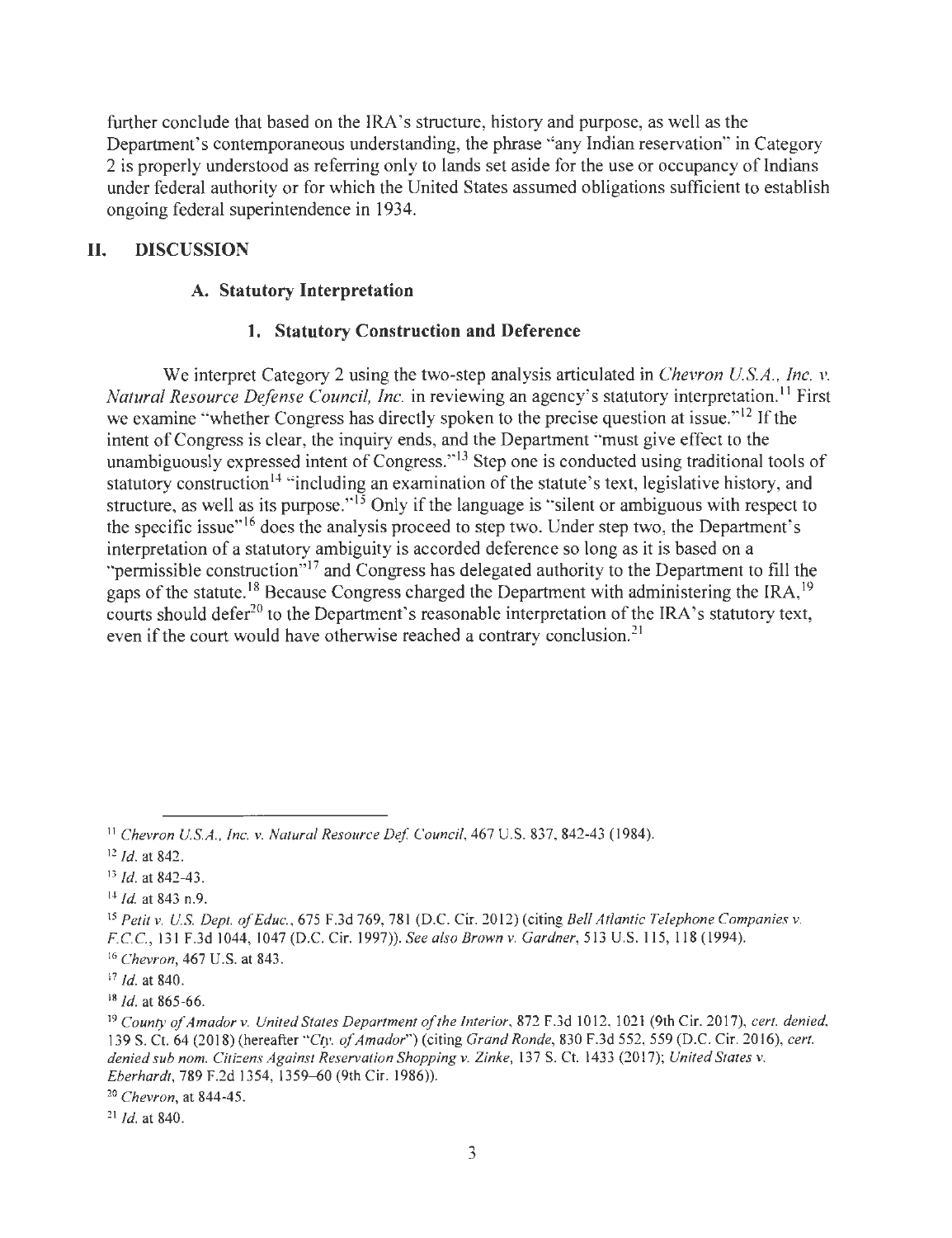### **2. Summary of Interpretations**

This opinion reaffirms the Department's previous and long-held view that Category 2's reservation-residence requirement applies to the "descendants" of enrolled members of a recognized Indian tribe, and thereby refers to a closed class of eligible persons. Further, and contrary to the ROD, this opinion concludes that Congress did not intend the term "reservation" in Category 2 to include non-federal reservations. The ROD found that the phrase "any Indian reservation" was ambiguous and interpreted it to include lands set aside by federal, state, or colonial authorities.22 Interpreting the phase within its statutory context provides sufficient clarity that Congress intended the phrase to refer to lands set aside under *federal* authority or for which the United States otherwise assumed obligations sufficient to establish ongoing federal superintendence in 1934. The text's clear meaning is consistent with the IRA's semantics, purpose and intent, and the Department's historical implementation of Category 2.

The Indian canon of construction requires that we interpret ambiguous statutes in favor of Indians.<sup>23</sup> It does not, however, permit the Department to disregard Congress's clearly expressed intent.<sup>24</sup> The ROD's conclusion that Congress intended to include non-federal reservations runs contrary to the unambiguous meaning of the term "reservation" as it was used in Section 19 of the IRA. We acknowledge, however, that the methods of statutory construction which constitute 'traditional tools" and the level of clarity required to conclude that Congress "directly addressed the precise question at issue" is an open question.25 Nevertheless, our interpretation would not change even if we found the statutory phrase " any Indian reservation" ambiguous based on the IRA's legislative history, purpose, and policy.

Changes in an agency interpretation of ambiguities in statutes it is charged with implementing may be permitted over time.<sup>26</sup> As the Supreme Court explained in *Chevron*, "[a]n initial agency interpretation is not instantly carved in stone. On the contrary, the agency  $(...)$ must consider varying interpretations and the wisdom of its policy on a continuing basis."<sup>27</sup> In *National Cable & Telecommunications Association,* the Supreme Court held that " [o]nly a judicial precedent holding that [a] statute unambiguously forecloses the agency's interpretation, and therefore contains no gap for the agency to fill, displaces a conflicting agency construction. " <sup>28</sup>

 $22$  ROD at 98.

<sup>23</sup>*See Montana v. Blackfeet Tribe of Indians,* 471 U.S. 759, 766 ( 1985).

<sup>24</sup>*South Carolina v. Catawba Indian Tribe, Inc.,* 476 U.S. 498, 506 ( 1986).

<sup>25</sup>*Chevron,* 467 U.S. at 843. *See, e.g., Scialabba v. De Osorio,* 134 S. Ct. 219 1, 2203 (2014) (plurality opinion) (concluding statute "does not speak unambiguously to the issue here"). *Id.* at 22 19 (Sotomayor, J., dissenting) (concluding statute "answers the precise question in this case" ).

<sup>&</sup>lt;sup>26</sup> Rust v. Sullivan, 500 U.S. 173, 186-187 (1991); see generally FCC v. Fox Television Stations, Inc., 556 U.S. 502, 514 (2009) (ruling that when reviewing agency actions under the Administrative Procedure Act's "arbitrary" and ·'capricious" standard courts should not apply a "more searching review" simply because the agency changed course).

<sup>27</sup>*Chevron,* 467 U.S. at 863-64.

<sup>28</sup>*Nat 'I Cable & Telecomm. Ass 'n v. Brand X Internet Servs.,* 545 U.S. 967, 982-83 (2005).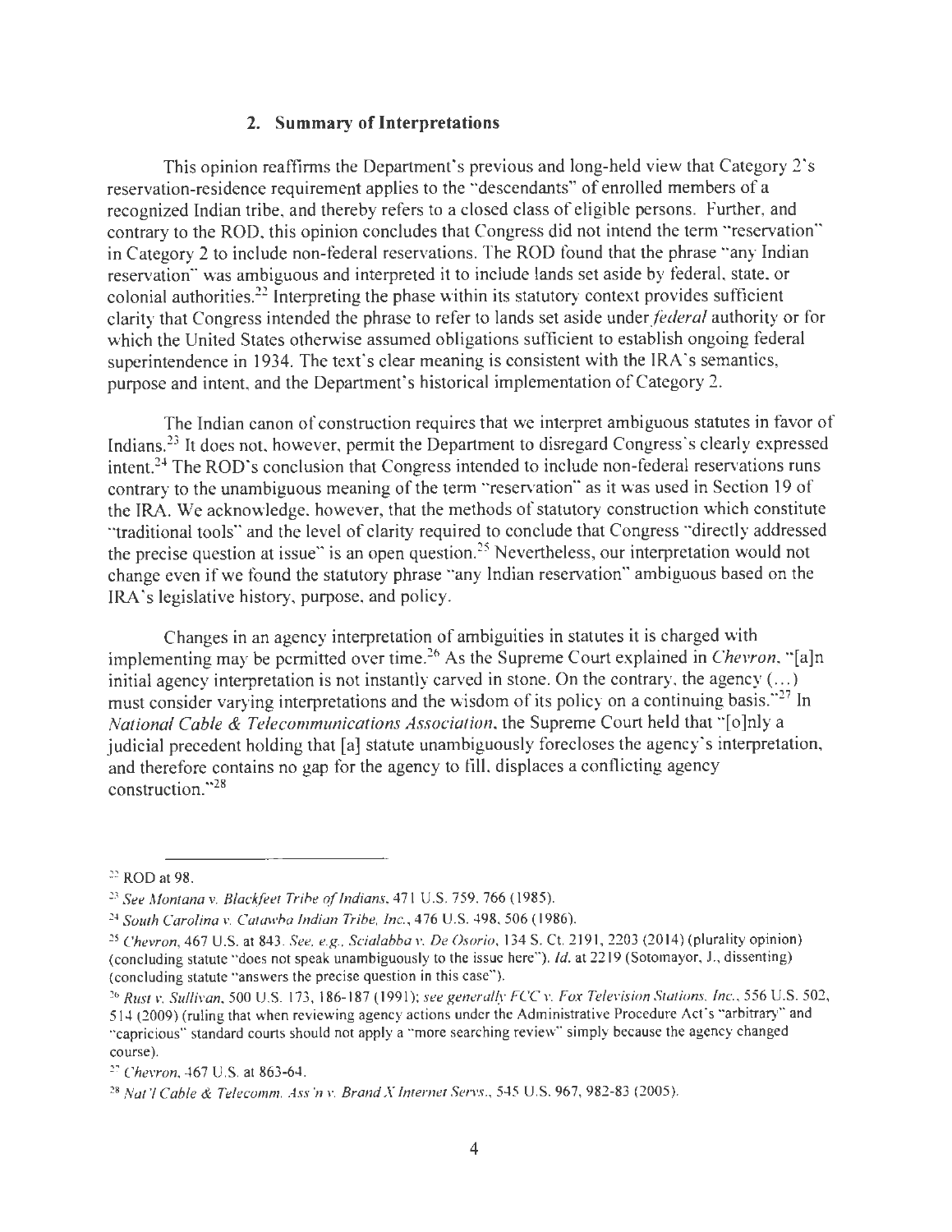We acknowledge that construction of the phrase "any Indian reservation" may affect certain reliance interests. As the Supreme Court explained in *Encino Motorcars, LLC v. Navarro,*  "an agency must also be cognizant that longstanding policies may have 'engendered serious reliance interests that must be taken into account.  $\frac{30}{2}$  There, the Supreme Court found a substantial reliance interest where the U.S. Department of Labor changed a 33-year-old policy that classified entire categories of employees throughout an industry. The Supreme Court noted that industry-wide practices, including the negotiation and structuring of employee compensation plans, were based upon prior agency policy; that the change was directly contrary to case law; and that the new policy would require costly systemic changes. $30$ 

The Department's changed understanding of the meaning of the phrase "any Indian reservation" in Category 2 does not affect substantial reliance concerns of the magnitude discussed in *Encino Motors.* The ROD remains the only instance to date in which the United States has interpreted the phrase "any Indian reservation" in a record of decision to take land into trust for a tribe. The *Littlefield* litigation challenging the ROD commenced soon after the ROD's issuance in 2015. Though Plaintiffs challenged the ROD's interpretation of "any Indian" reservation" in Category 2, the District Court based its decision only on its interpretation of "such members," a decision the First Circuit since affirmed. Thus, the ROD's interpretation of "reservation"<sup>31</sup> remains unresolved. This longstanding uncertainty, and the fact that courts have yet to reach the ROD's interpretation of "reservation," militate against any reasonable reliance on the ROD's interpretation.

#### **B. Applicability of Section 19 Generally**

It is necessary first to address the suggestion that eligibility under Section 19 depends on the applicant and the IRA benefits sought. The ROD noted that the Department has construed Category 2's reservation-residence requirement as applying to "descendants" in the context of Indian preference in Section 12 of the IRA, which is "solely applicable to individuals, not tribes."<sup>32</sup> The ROD then questioned the Department's land-into-trust regulations, which rely on this interpretation to define "individual lndian."33 The ROD explained that since their promulgation in 1980, the Department's land-into-trust regulations have defined the phrase "individual Indian" as any "descendant" of an enrolled member of a tribe where "said descendant was, on June 1, 1934, physically residing on a federally recognized Indian reservation.<sup>334</sup> Though it provided no further explanation or analysis, the ROD could be read to suggest that the Department will apply Category 2 differently to *individuals* seeking trust land acquisitions under Section 5 than to *tribes* seeking the same benefits.<sup>35</sup> Because such an outcome would be contrary

<sup>&</sup>lt;sup>29</sup> 136 S. Ct. 2117, 2126 (2016) (citing F.C.C. *v. Fox Television*, 556 U.S. at 515 (2009)).

<sup>30</sup>*Encino Motorcars,* 136 S. Ct. at 2 126.

<sup>&</sup>lt;sup>31</sup> Littlefield, 199 F. Supp. 3d at 399. See also First Amended Complaint, Littlefield, Case No. 16-cv-10184 at ¶ 22-27, 136, ECF No. 12.

 $32$  ROD at 100.

<sup>33</sup>*Ibid.* 

<sup>34 25</sup> C.F.R. § 120a.2(c)(2) ( 1980); 25 C.F.R. § I 51.2(c)(2) (2018).

<sup>&</sup>lt;sup>35</sup> ROD at 100.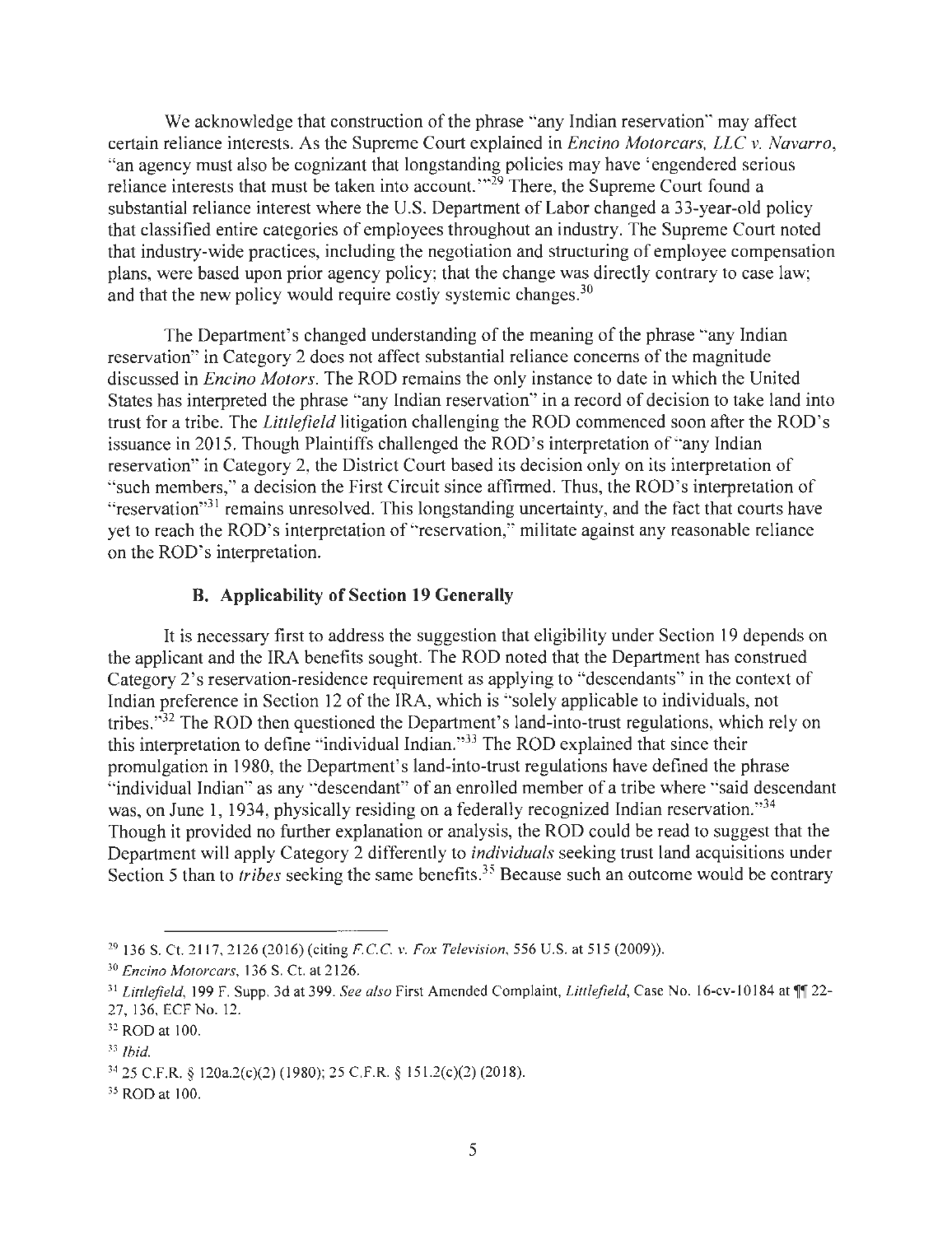to the plain language of the IRA and to the Department's long-standing interpretation of its terms, we take this opportunity to reject any such suggestion.

Section 5 authorizes the Secretary to acquire land in trust "for Indians." Category 2 defines "Indian" as including certain persons of Indian descent who, in 1934, resided "within the present boundaries of any Indian reservation." Category 2 does not itself reference "tribes." However, Section 19 elsewhere directs that the term "tribe" shall be construed as including "the Indians residing on one reservation."36 Thus, while those eligible under Category 2 may *also* be considered a "tribe," by its own terms, Category 2 refers only to "Indians."37 There is consequently no basis in the IRA's text to support the ROD's suggestion that Category 2 may be applied differently to tribes and individual Indians. The ROD might further be read to suggest that the Department's interpretation of ambiguities in Category 2 might vary depending on the applicant. Lacking any support in the statutory text, such a result would be contrary to the fundamental tenets of administrative practice. If Section 19 applies to all applicants for IRA benefits, then the Department's interpretation of Section 19's ambiguities must do the same. Similarly, and contrary to the ROD's suggestion, the requirements of Section 19 do not change depending on the benefits an applicant seeks. By their terms, Section 5 and Section 12 of the IRA apply to "Indians," which Congress defined in Section 19 and which it did not otherwise limit through Section 5 or Section 12.

# **C. "Members" or "Descendants"**

The ROD concluded that Category 2's reservation-residence requirement is ambiguous for leaving unclear whether it applies to "members" or "descendants." To avoid any uncertainty for future tribal applicants seeking to rely on Category 2, we hereby reaffirm the Department's long-standing position that Section 19's reservation-residence requirement applies to those persons who resided on an Indian reservation on June 1, 1934 and who descended from the members of a recognized Indian tribe.

# **1. Legislative History**

The IRA's legislative history supports the view that Congress intended Category 2's reservation-residence requirement to apply to the descendants of members of a recognized Indian tribe. As introduced in February 1934, H.R. 7902 and S. 2755 contained two definitional provisions referring to reservation residence. The first appeared in title I (" Indian Self-Government"), section 13(b) of H.R. 7902. It provided:

The term 'Indian' as used in this title to specify the persons to whom charters may be issued, shall include all persons of Indian descent who **[1]** are members of any recognized Indian tribe, band, or nation, *or* **[2]** *are descendants of such members* 

 $36$  IRA, § 19 (emphasis added).

<sup>&</sup>lt;sup>37</sup> ROD at 93 (second definition of "Indian" applies to individual Indians and tribes).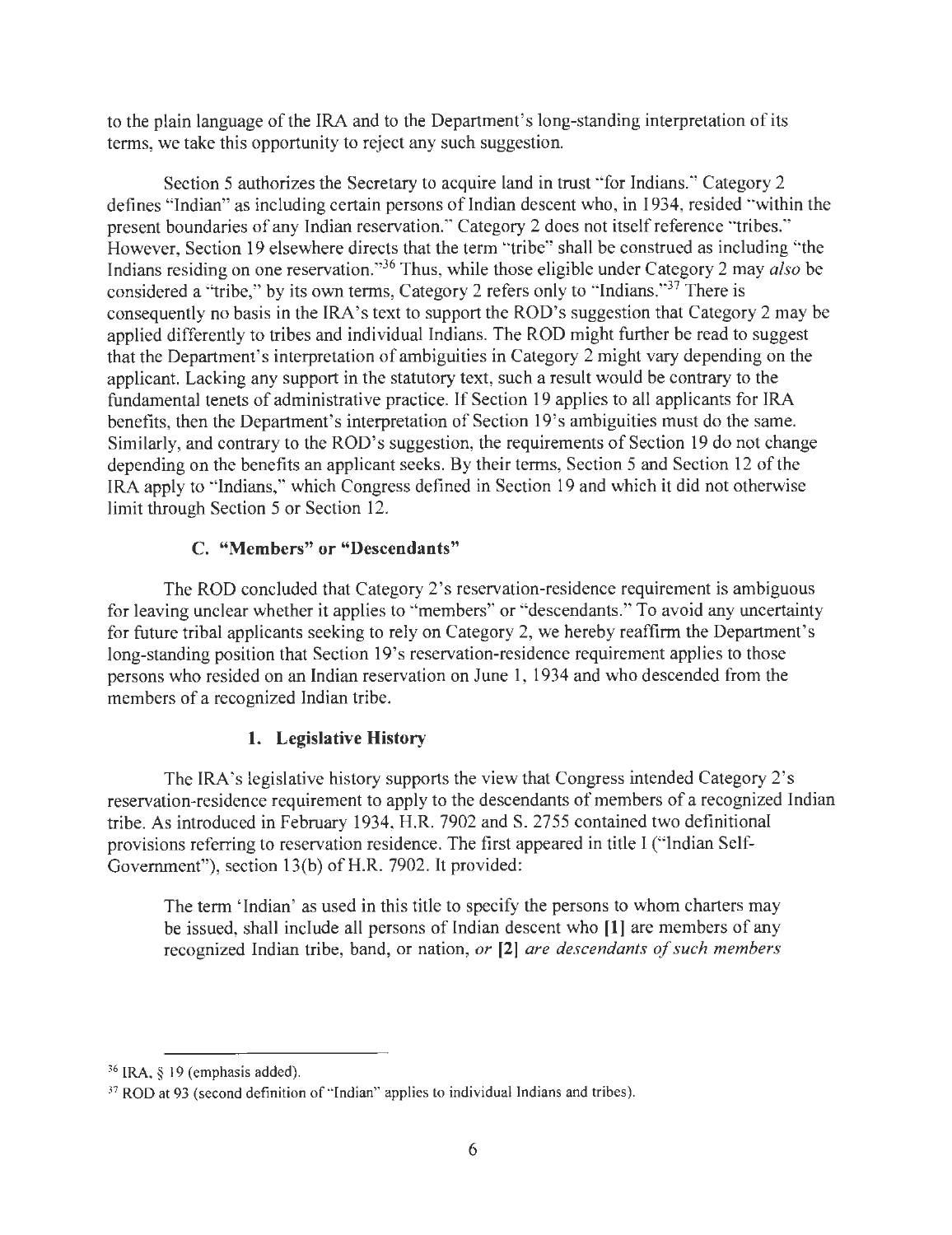and were, on or about February 1, 1934, actually residing within the present *boundaries of any Indian reservation* ( ... ). 38

The second part of section 13(b) expressly limited eligibility to persons who descended from tribal members *and* who resided within an Indian reservation in 1934. The Senate Committee on Indian Affairs ("Senate Committee") interpreted it this way when analyzing an identical provision in S. 2755, the Senate version of H.R. 7902 as introduced. The Senate Committee characterized it as including "all persons of Indian descent who are members of existing tribes or descendants of members *and* who reside within existing reservations. "<sup>39</sup>

A separate reservation-residence requirement appeared in title III ("Indian Lands"), section 18 of both H.R. 7902 and S. 2755. It defined the phrase "a member of an Indian tribe" as including "any descendant of a member permanently residing within an existing Indian reservation."40 Like Section 19 of the IRA, this language leaves unclear whether "permanently residing within an existing Indian reservation" modifies "any descendant" or "a member [of an Indian tribe]." However, in its analysis of section 18, both the Senate Committee and the House Committee characterized this language as intended to include individuals "excluded from any final roll of an Indian tribe but nevertheless belonging in every social sense to the Indian group."<sup>41</sup> The committee print of H.R. 7902 for the House of Representatives Committee on Indian Affairs ("House Committee") incorporated certain amendments, typographical corrections, and minor changes of language.<sup> $42$ </sup> Section 13(b) of title 1 was renumbered as section 15(b) and amended as follows:

The term "Indian" as used in this title to specify the persons to whom charters may be issued, shall include all persons of Indian descent who are members of any recognized Indian tribe, band, or nation, or and all persons who are descendants of such members who were, on or about February 1, 1934, actually residing within the present boundaries of any Indian reservation...<sup>43</sup>

<sup>&</sup>lt;sup>38</sup> H.R. 7902, 73d Cong., tit. I, § 13(b) (introduced Feb. 12, 1934) (bracketed numbers and emphasis added). H.R. 7902 title I,§ 13(c) defined "residing upon any Indian reservation" as requiring a permanent abode for a continuous period of at least one year prior to February I, 1934 and subsequent to September I, 1932.

<sup>39</sup>To *Grant to Indians Living Under Federal Tutelage the Freedom to Organize for Purposes of Local Self Government and Economic Enterprise: Hearings on* S. *2755 and* S. *3645 Before the* S. *Comm. on Indian Affairs,*  73rd Cong. at 23 (1934) ("Sen. Hrgs.") (emphasis added).

<sup>40</sup> H.R. 7902, tit. Ill,§ 18, 73d Cong. (introduced Feb. 12, 1934) (emphasis added). S. 2755, tit. III,§ 18 (introduced Feb. 12, 1934).

<sup>41</sup> ROD at 82 (citing *Readjustment of Indian Affairs. Hearings before the Committee on Indian Affairs, House of Representatives,* 73d Cong. at 27 ( 1934) ("H. Hrgs.")); *see also* Sen. Hrgs. at 28. At the time, Commissioner Collier believed there would be few applicants under Category 2 since most persons within it would be considered members ofa recognized Indian tribe "except where a final roll has been made." *See* U.S. Dept. of the Interior, Office of Indian Affairs, Circ. No. 3 134, Enrollment under the Indian Reorganization Act at I (Mar. 7, 1936) ("Circ. 3134").

<sup>42</sup> H. Hrgs. at 196-199.

<sup>&</sup>lt;sup>43</sup> *Id.* at 196 (deletions shown struck-through, additions underscored).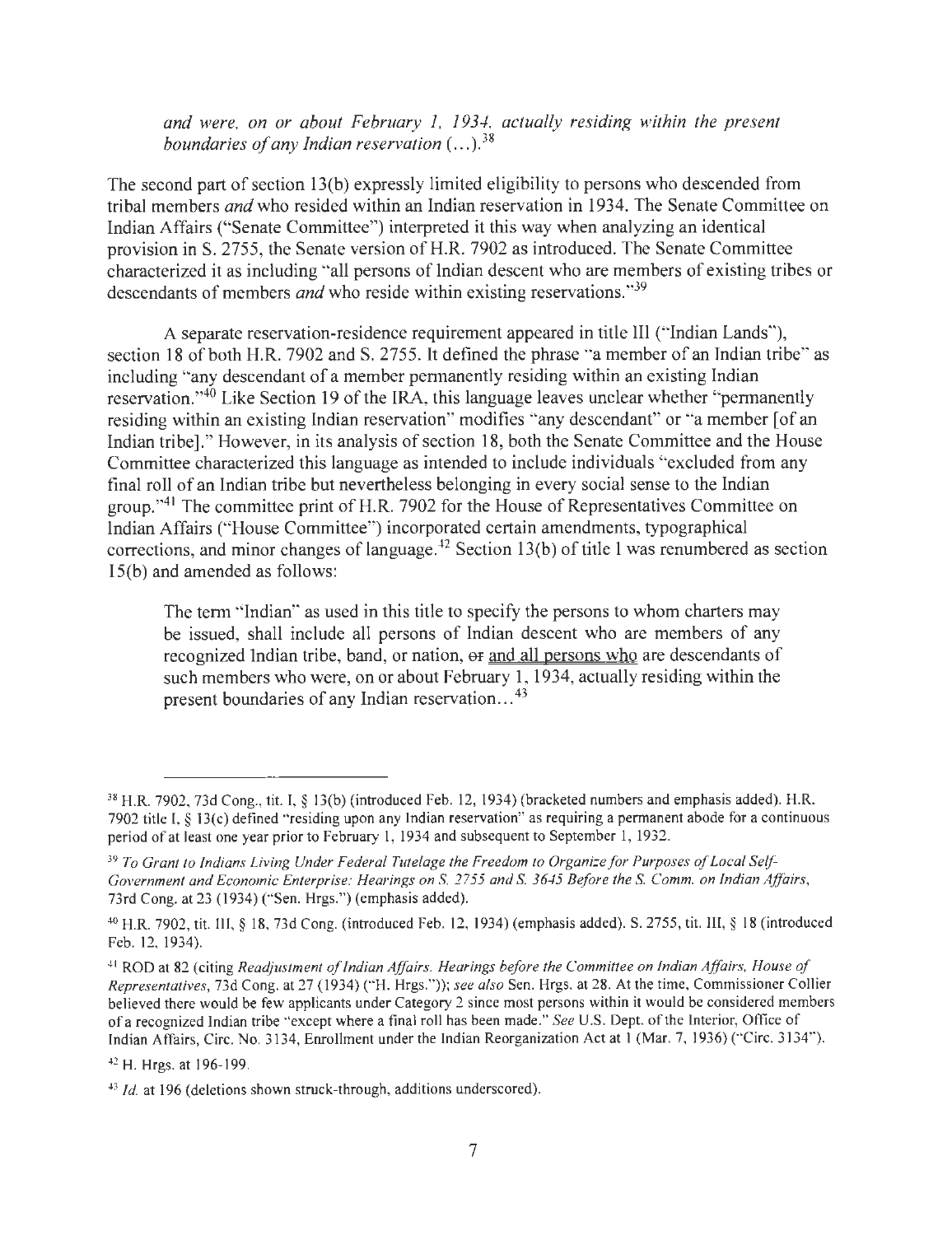Though the proposed change contains the same ambiguity at issue here, the House Committee explained that its purpose was

( ... ) to clarify the intent of the section that residence upon a reservation is deemed an essential qualification of charter membership in a community *only with respect to persons who are not members of any recognized Indian tribe* and not possessed of one fourth degree of Indian blood.44

The amended language is the same as that in Category 2 as it appears in the committee print before the Senate Committee on May 17, 1934.<sup>45</sup>

Interpreting Category 2's reservation-residence requirement as limited to descendants is further consistent with the views of John Collier, Commissioner of Indian Affairs, as expressed in his colloquy with Senator Thomas of Oklahoma at the time:

Senator Thomas: Well, if someone could show that they were a descendant of Pocahontas, although they might be only five-hundredths Indian blood, they could come under the terms of this act.

Commissioner Collier: If they are actually residing within the present boundaries of an Indian reservation at the present time.<sup>46</sup>

Commissioner Collier's interpretation comports with the Senate Committee's earlier analysis of title I, section 13 of S. 2755, which describes the Indians to whom charters could be granted, as including "all persons of Indian descent who are members of existing tribes or descendants of members and who reside within existing reservation."47

# **2. Administrative Interpretations**

# *a.* **Departmental Guidance Circa 1934**

Stronger evidence that Congress and the Department understood Category 2's reservation-residence requirement as applying only to "descendants" comes from the Department's earliest implementation and discussion of the Act. For example, Commissioner Collier issued an undated memorandum in the form of questions and answers about the IRA to explain the Act's provisions for Department personnel responsible for its implementation. One question directly addressed Category 2's ambiguous reservation-residence requirement:

<sup>44</sup>*Ibid.* (emphasis added).

<sup>&</sup>lt;sup>45</sup> Sen. Hrgs. at 234.

<sup>46</sup>*Id.* at 264.

<sup>47</sup>*Id.* at 23.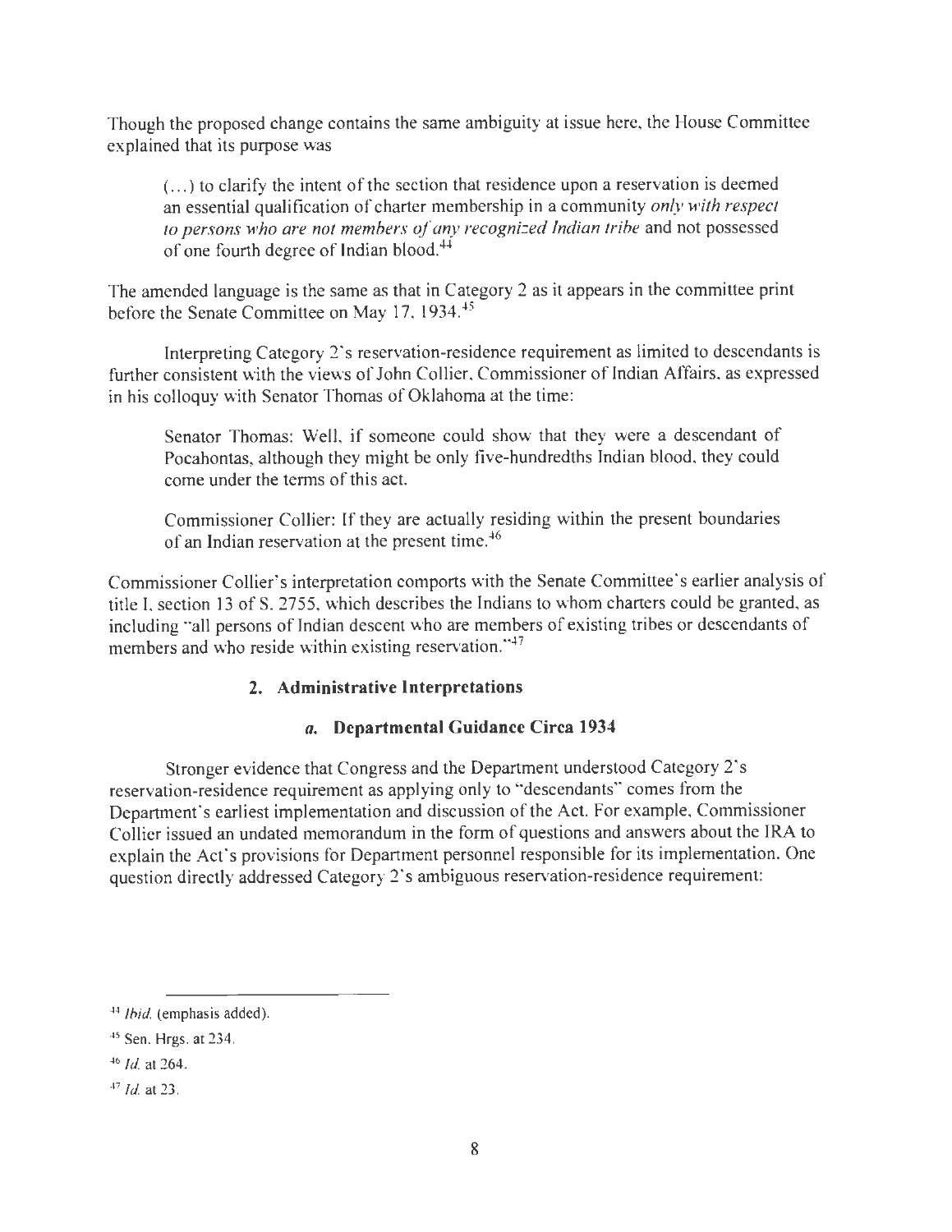Q. Section 19 - Does the second 'who' beginning 'who were on June 1, 1934' and ending 'any Indian reservation' refer to Indians mentioned in first *[sic]* part or the actual descendants of Indians?

Ans. Refers to descendants.<sup>48</sup>

In separate guidance issued around the same time, Commissioner Collier explained that while every adult "member of a recognized tribe" could vote in a Section 18 election, "the descendants, the children and grandchildren, of non-members can vote at this election *only if they were*  actually living on the reservation on June 1, 1934."<sup>49</sup>

Immediately after the IRA's enactment, Hastings Robertson, a South Dakota county judge, wrote the Department to ask "Does [Category 2] mean that the person of Indian descent must have resided within the present boundaries of an Indian reservation on June 1st, 1934, or does it mean that the ancesters *[sic]* must have so resided on June 1st, 1934?"50 Judge Robertson had previously discussed the issue with the Rev. Henry Roe Cloud, a well-known Indian education reformer and a co-author of the Merriam Report.<sup>51</sup> They had anticipated that the IRA would include a provision for the enrollment of an Indian "not a member of any tribe by enrollment, whose ancestors had been members of some tribe at any time prior to the passage of the [Act], if the member seeking enrollment was living within the bounderies *[sic]* of an Indian reservation on June 1st 1934." William Zimmerman, Jr., Assistant Commissioner of Indian Affairs, explained in response that Category 2's reservation-residence requirement applied "to the person, not the ancestor."52 Responding to similar inquiry from around the same time, John Herrick, Assistant to the Commissioner of Indian Affairs, also explained that Category 2 includes "such descendants of enrolled Indians as were residing on an Indian reservation as of June 1, 1934," $53$  adding that

<sup>48</sup> Questions and Answers Concerning the Indian Reorganization (Modified Wheeler-Howard) Act, Commissioner John Collier (92420) at 16 (n.d.); Notebook 1, Box 25; Entry 132-B Circulars, Orders, and other Issuances, 1877-1947; Record Group 75; National Archives and Records Administration - Washington, D.C.

<sup>49</sup> John Collier, Commissioner of Indian Affairs, Facts About the New Indian Reorganization Act, No. 96377 at 8 (n.d.) (emphasis added).

<sup>50</sup> Letter from the Hon. Hastings Robertson, County Judge, Bennett County, South Dakota to Commissioner of Indian Affairs John Collier (Jul. 2, 1934). *See also* Letter from John Herrick, Assistant Commissioner of Indian Affairs to Joe Whitebear (Aug. 12, 1936) (second definition includes ·'such descendants of enrolled Indians as were residing on an Indian reservation as of June I, 1934[, but d]escendants who were not enrolled and were not residing on the Indian reservation on that date would not come under the term").

<sup>51</sup>Yale College, Native American Cultural Center, https://nacc.yalecollege.yale.edu/house/history (last visited Dec. 22, 20 19) (the Rev. Henry Roe Cloud was a member of the Winnebago Nation of Nebraska and in 1910 became the first Native American graduate of Yale University).

<sup>52</sup>Letter from William Zimmerman, Jr., Asst. Commissioner of Indian Affairs, to the Hon. Hastings Robertson, County Judge, Bennett County, South Dakota (Jul. 20, 1934).

<sup>53</sup> Letter from John Herrick, Assistant to the Commissioner of Indian Affairs, to Joe Whitebear (Aug. 12, 1936).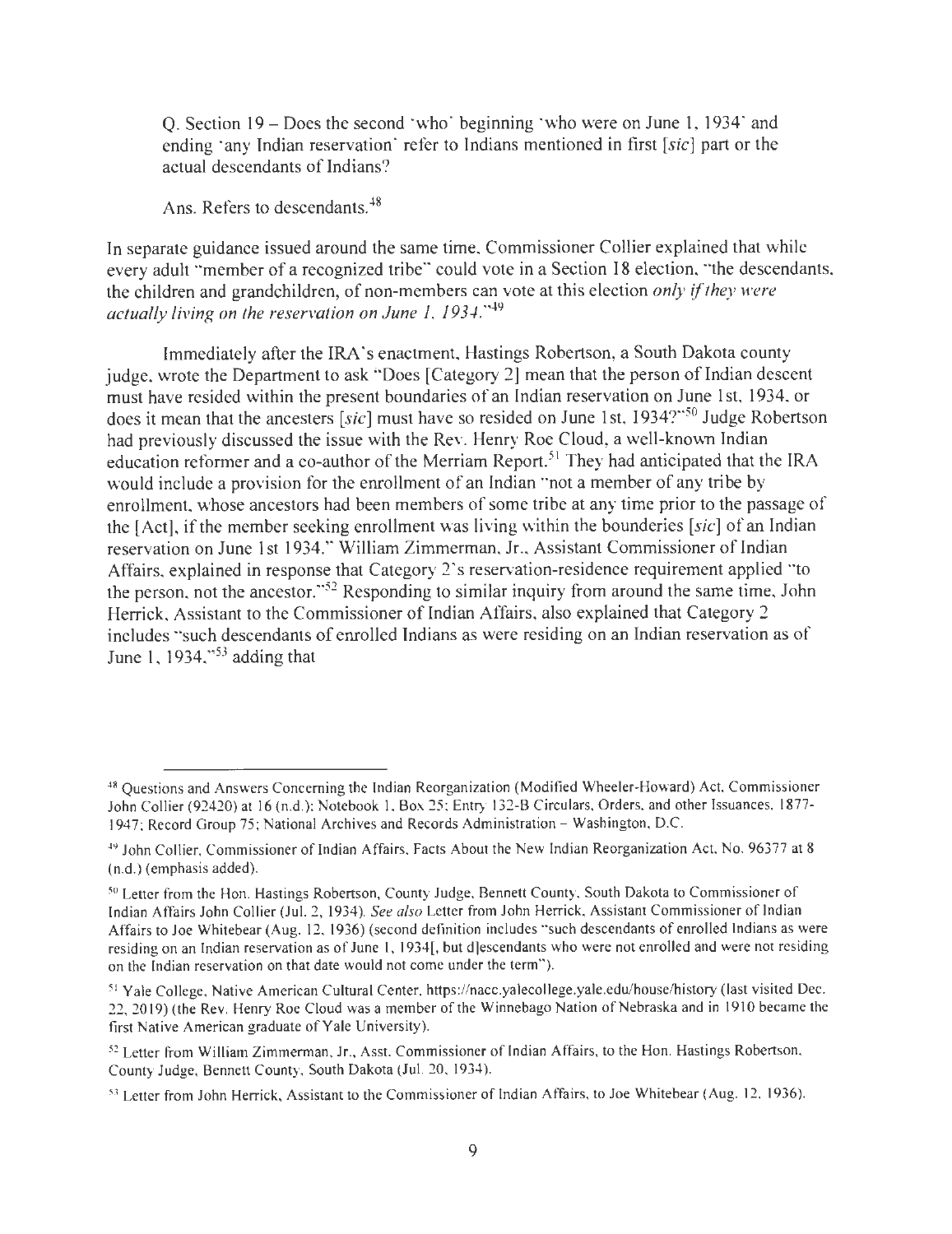Descendants who were not enrolled and were not residing on the reservation on that date would not come under the term[s of the Act], unless they could qualify under part three  $[i.e.,$  the third definition of "Indian"].<sup>54</sup>

Around 1938, the Office of Indian Affairs ("OJA") finalized rules and regulations to govern Secretarial elections conducted under the IRA.<sup>55</sup> These memorialized the Department's position that the descendants of tribal members who were not enrolled as tribal members could vote only if they resided on the reservation and were otherwise recognized as members of the tribe.<sup>56</sup>

#### *b.* **Associate Solicitor Guidance**

The Solicitor's Office continued to interpret Category 2's reservation-residence requirement as applicable to "descendants" throughout the 1970s and 1980s. In 1976, Reid P. Chambers, Associate Solicitor for Indian Affairs, prepared a memorandum for the Commissioner of Indian Affairs addressing the "frequently raised" ambiguity of the reservation-residence requirement.<sup>57</sup> Associate Solicitor Chambers noted that Category 2 left unclear whether the phrase "who were ( ... ) residing" refers to "members" or to "descendants." He concluded that the correct interpretation was that the reservation-residence requirement applies to "descendants" and thus establishes a closed category of eligible persons. This was consistent with the Act's legislative history, 58 as well as the overall scheme of the IRA, which allowed "descendants" to become "members" of tribes by reorganizing under the Act.<sup>59</sup> Though offered in the context of the question presented, Associate Solicitor Chambers concluded that Congress did not likely intend "a proliferation of (...) eligibility over time."<sup>60</sup> Two years later, Thomas W. Fredericks, then serving as Associate Solicitor for Indian Affairs, expressed the same view in describing Category 2 as applying to the descendants of members of a recognized Indian tribe "if the descendant was residing within the boundaries of a reservation in 1934."<sup>61</sup>

 $56$  Id. at 2.

<sup>60</sup>*Id.* at 3.

<sup>54</sup>*Ibid.* 

<sup>&</sup>lt;sup>55</sup> Rules and Regulations governing Elections Under the Indian Reorganization Act of June 18, 1934 (48 Stat. 984) as Approved by the Secretary of the Interior August 20, 1935 and Amended October 18, 1935, and March 24, 1938, No. 32309 (n.d.).

<sup>57</sup> Application of Definition of Indian in 25 U.S.C. § 479 to Descendants of Members Born After June I, 1934, Memorandum from Associate Solicitor, Indian Affairs, to Commissioner of Indian Affairs (Mar. 24, 1976) ("Chambers Op."). This memorandum was prepared in response to discussions on whether to conform the bloodquantum used for Indian employment preference to that set forth in Category 3 of Section 19.

<sup>58</sup> Chambers Op. at 3 (citing Sen. Hrgs. at 263-64 (exchange between Senator Elmer Thomas and Commissioner of Indian Affairs John Collier)).

 $59$  *Id.* at 2-3. Chambers explained that with "the adoption of a basic organic tribal document pursuant to the Act, formal membership criteria were established for the first time," which would then officially make the descendants "members of a recognized Indian tribe" under the first definition.

<sup>&</sup>lt;sup>61</sup> Eligibility of Non-enrolled Indians for Services and Benefits under the Indian Reorganization Act, Memorandum from Associate Solicitor, Indian Affairs, to Acting Deputy Commissioner of Indian Affairs (Dec. 4, 1978).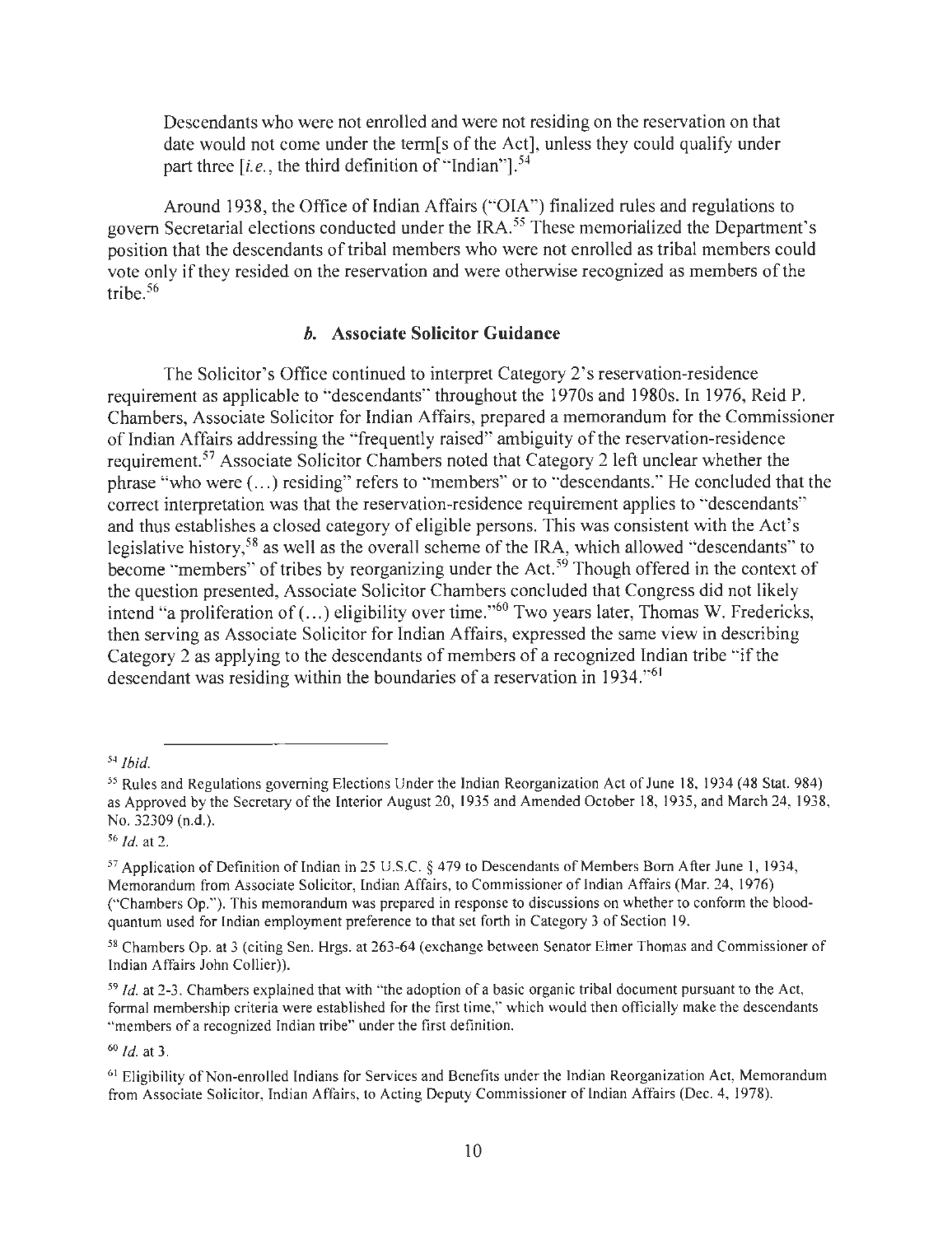#### *c.* **Land-into-Trust Regulations**

In 1978, the Department proposed regulations to govern the trust acquisition of land for tribes and individual Indians.<sup>62</sup> They defined the term "individual Indian" as including:

Any person who is a descendent of [an enrolled member] and said descendent was, on June 1, 1934, physically residing on a *federally recognized Indian reservation.<sup>63</sup>*

The Department explained that this was the definition the Bureau of Indian Affairs used for purposes of Indian preference.<sup>64</sup> In promulgating the final rule,<sup>65</sup> the Department addressed objections by further explaining that the definition was based on "administrative precedent and applicable statutes."<sup>66</sup> This definition of "individual Indian" remains in effect today.<sup>67</sup>

#### **3. Purpose and Intent**

Interpreting Category 2's reservation-residence requirement as applicable to "descendants" is consistent with Congress's intent to limit the IRA's benefits to Indians for whom the United States had already established federal obligations. Commissioner Collier suggested inserting the phrase "now under federal jurisdiction" after the expression "recognized Indian tribe" in Category 1, describing it as a "limiting phrase" in response to concerns expressed by members of the Senate Committee. The Department since then has consistently maintained that while Congress did not intend the IRA to "cut off any Indians" for whom the United States had assumed obligations, the IRA's drafters "intended to exclude at least some groups which could be considered Indians in a cultural or governmental sense.<sup>68</sup> Section 19 thus "requires that some type of obligation or extension of services to a tribe must have existed *in* 1934.<sup>69</sup> Consistent with this position, in floor debates in the House of Representatives before the IRA's passage, the Chair of the House Committee explained that Section 19 was intended, among other things, "to prevent persons ( ... ) not already members of a tribe or descendants of such members living on a reservation" from claiming the Act's benefits.<sup>70</sup>

#### **4. Summary**

Interpreting Category 2's reservation-residence requirement as applying to "members" would be contrary to Congressional intent. That interpretation would establish a potentially

<sup>62 43</sup> Fed. Reg. 323 11 (July 19, 1978). The Department's land into trust regulations, today classified at 25 C.F.R. Part 151 (hereafter "Part 151"), were originally classified at 25 C.F.R. Part 120a.

<sup>63 25</sup> C.F.R. § 120a.2(c) ( 1980) (emphasis added).

<sup>64 43</sup> Fed. Reg. 323 11.

*<sup>65</sup>*45 Fed. Reg. 62034 (Sep. 18, 1980).

<sup>66</sup>*Ibid.* 

 $67$  25 C.F.R. § 151.2(c)(2)(2018).

<sup>&</sup>lt;sup>68</sup> Request for Reconsideration of Decision Not to Take Land in Trust for the Stillaguamish Tribe, Memorandum from Associate Solicitor, Indian Affairs, to Assistant Secretary, Indian Affairs at 4 (Oct. I, 1980) ("Stillaguamish Memo").

 $69$  Id. at 6. See also Carcieri v. Salazar, 555 U.S. 379 (2009) (the term "now" in Category 1 means "1934").

 $7078$  Cong. Rec. 12056 (Jun. 15, 1934) (remarks of Rep. Edgar Howard).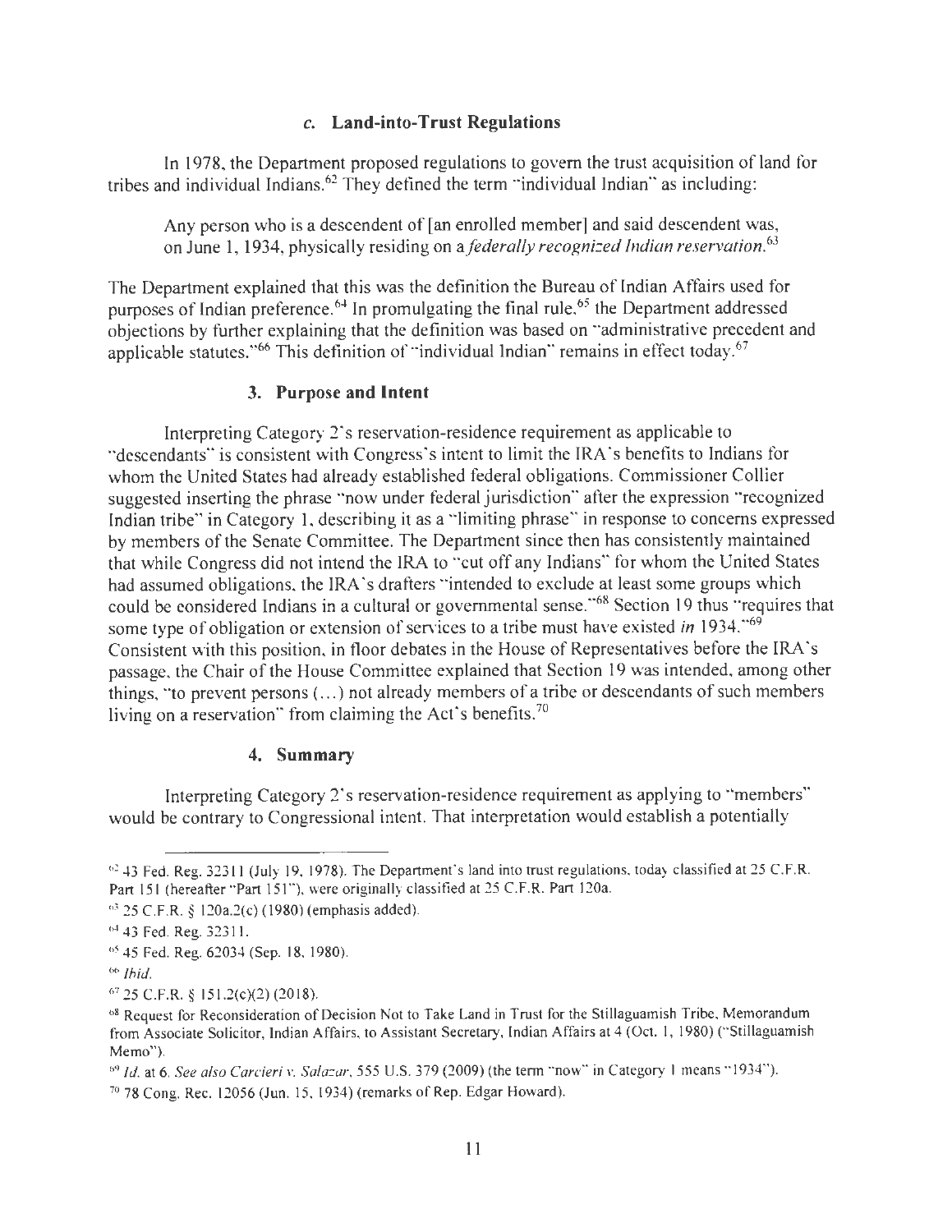limitless class of descendants eligible for the Act's benefits. It would also be contrary to the Department's understanding in 1934 that Category 2 made residence upon a reservation an "essential" eligibility criterion "only with respect to persons who are *not* members of any recognized tribe" or who lack the necessary blood quantum. For the reasons set forth above, we therefore interpret Category 2 's reservation-residence requirement as applicable to ·'descendants," not "members," and thus as establishing a closed and historically limited class of eligible persons.

# **D. "Indian Reservation"**

The ROD concluded that the term "reservation" as used in Category 2 was ambiguous. It noted that the IRA included no definition of "reservation,"<sup>71</sup> and that Congress had deleted definitions contained in earlier versions of the draft legislation.<sup>72</sup> The ROD found dictionaries to offer "limited insight" into the concept,<sup>73</sup> which had an "amorphous nature  $(...)$  throughout much of United States' history,"74 as reflected, in part, in the non-uniform ways that reservations had been brought into existence historically.<sup>75</sup> Supreme Court precedent demonstrated that the means for establishing Indian reservations were not uniform;<sup>76</sup> the Department's HANDBOOK OF FEDERAL INDIAN LAW, published in 1942, explained the various origins of Indian reservations;<sup>77</sup> and the Solicitor in 1945 noted the lack of any generally applicable definition of the term.<sup>78</sup> Finally, the ROD did not find the Department's definition of "reservation" in its land-into-trust regulations dispositive because it was drafted "long after" the IRA's enactment; because it only applies at the time of acquisition; and because nothing suggests it was intended to address eligibility under Category 2.<sup>79</sup>

The ROD found that while there was no single definition of "reservation" in 1934, there was a "generally accepted understanding" that "reservation" and "Indian reservation" referred to

 $71$  ROD at 95.

 $72$  Id. at 82.

 $73$  Id. at 96 (limited value of contemporaneous dictionary definitions).

 $74$  Id. at 95 (noting different regulatory definitions of "reservation").

 $35$  Id. at 95-97.

 $7<sup>6</sup>$  Id. at 95-96.

<sup>77</sup> U.S. Dept. of the Interior, HANDBOOK OF FEDERAL INDIAN LAW ( 1942) (hereafter "DOI HANDBOOK"). Originally planned by U.S. Assistant Anomey General Carl McFarland, *id.* at xxvii, it was prepared by Assistant Solicitor Felix S. Cohen, who helped draft the IRA. *See* Memorandum from John Collier, Commissioner of Indian Affairs, to Division Heads and Section Chiefs 7681-39 JC (Feb. 15, 1939); *Confederated Tribes of Grand Ronde Cty. of Oreg. v. Jewell,* 75 F. Supp. 3d 387, 404, n. 10 (D.D.C. 2014), *aff'd,* 830 F.3d 552 (D.C. Cir. 2016). The ROD characterized the DOI HANDBOOK as asserting that reservations established between a tribe and a foreign sovereign could be the basis for "an ongoing relationship between a tribe and the United States and continued reservation of the subject land." ROD at 96. However, the DOI HANDBOOK instead references two treaties entered into between tribes and the United States that incorporate by reference boundaries established in earlier treaties between the tribes and the British Crown and Colonies. DOI HANDBOOK at 294.

<sup>&</sup>lt;sup>78</sup> ROD at 97 (citing II OP. SOL. INT. 1378 (Memorandum from Solicitor Warner G. Gardner to K.S. Haskell, Judicial and Departmental Construction of the Words ·'Indian Reservation") (Dec. 29, 1945)).  $\frac{79}{1}$  *Id.* at 97-98 (citing 25 C.F.R. § 151.2(f)).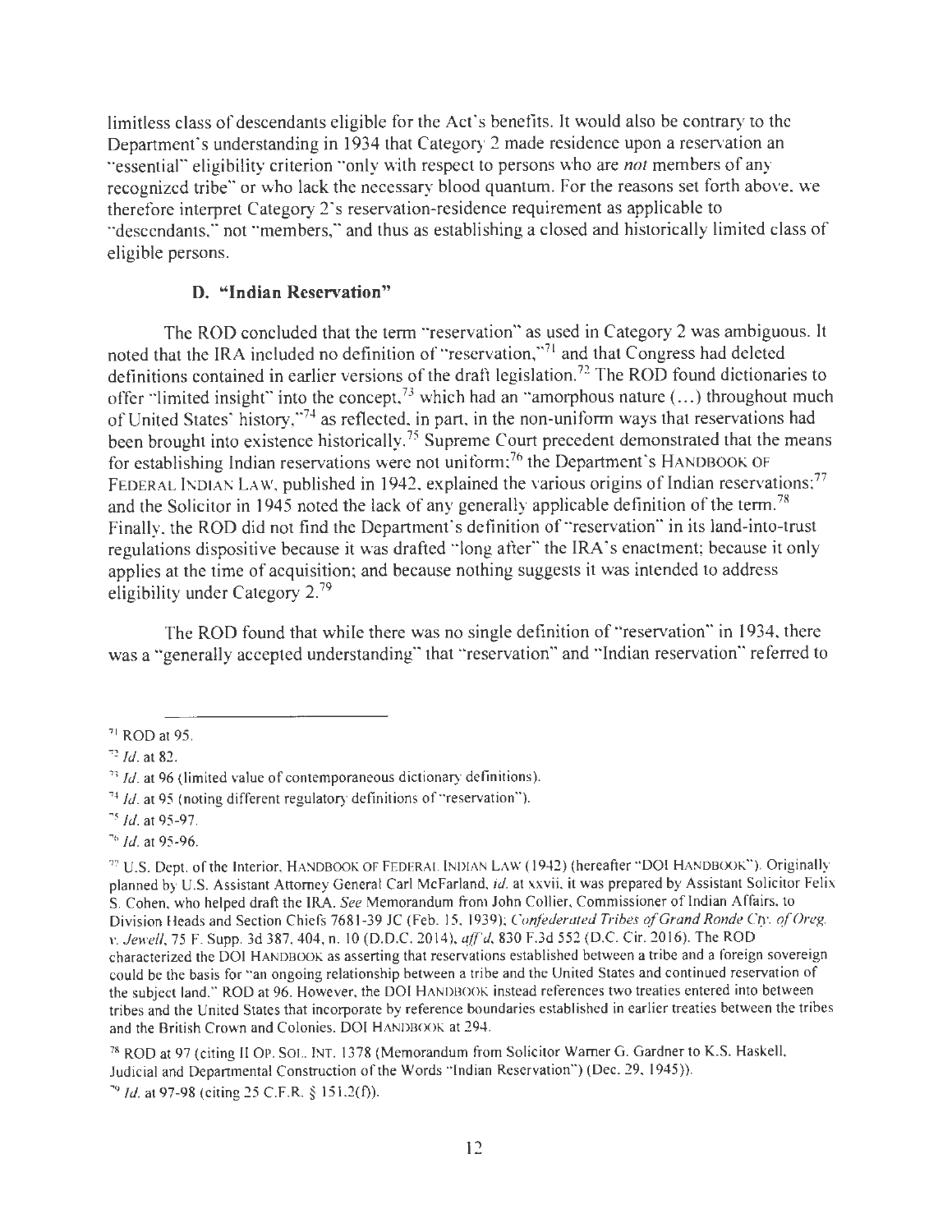"lands set aside for Indian use and occupation."<sup>80</sup> For this reason, the ROD concluded that "reservation" as used in Category 2 should be interpreted as referring to lands set aside for Indian use and occupancy, "so long as that set aside carries legal effect." $81$  The ROD did not identify who could set lands aside for Indians, nor did it explain the meaning of "legal effect." After concluding that its interpretation entails a "case-by-case" evaluation, however, the ROD described evidence relevant to the inquiry as including "colonial, state, and Federal records pertaining to a protected Indian settlement."<sup>82</sup>

The ROD's interpretation of the phrase "any Indian reservation" creates several uncertainties. The evidence it relies on implies that phrase may include lands set aside for Indians by a State if it has " legal effect" under State law. However, this would mean that the Federal Government's obligations toward Indians under the IRA could be triggered by unilateral actions of a State, contrary to Congress's plenary authority over Indians under the Indian Commerce Clause. 83

Elsewhere, however, the ROD suggested that the definition of "reservation" includes a federal element of some kind. The ROD detailed how the State (and earlier Colony) of Massachusetts set lands aside for the Mashpee Tribe under the State's legislative authority.<sup>84</sup> Though it never contended that the tribe's lands were set aside under federal authority,<sup>85</sup> it nevertheless suggested that the tribe's lands constituted a "reservation" under Category 2 based on federal "acknowledgment," "oversight," and "control" of the land.<sup>86</sup>

We conclude that the ROD's interpretation of "any Indian reservation" created more ambiguities than it resolved. In light of the analysis below, we further conclude that the ROD's interpretation of "any Indian reservation" in Category 2 ignored the statutory context; was inconsistent with the IRA's purpose and intent; and misconstrued the Department's early implementation of the IRA by including non-federal reservations within the definition. Based on these findings, we conclude that the phrase "any Indian reservation" in Category 2 refers to lands set aside under federal authority for the use and occupation of Indians over which the Federal

<sup>80</sup>*Id.* at 98.

<sup>81</sup>*Ibid.* 

<sup>82</sup>*Ibid.* 

<sup>83</sup>*Seminole Tribe of Florida v. Florida,* 5 17 U.S. 44, 62 ( 1996) ("'The Indian Commerce Clause accomplishes a greater transfer of power from the States to the Federal Government than does the Interstate Commerce Clause. This is clear enough from the fact that the States still exercise some authority over interstate trade but have been divested of virtually all authority over Indian commerce and Indian tribes.").

<sup>84</sup> ROD at IO 1-107 (discussing history of the Mashpee Tribe at the Town of Mashpee, Massachusetts).

<sup>85</sup>*See* Remand Decision at 15. The Department's Remand Decision expressly noted that the Tribe's land "was not set aside by the United States.").

<sup>86</sup> ROD at 1 14 ("(T]he Tribe and its land were subject to oversight and control by several other governmental entities, including the federal government."); *id.* at 11 5 (Mashpee's lands subject to federal oversight as part of Federal Government's agenda to remove Indians from their aboriginal territories); *id.* at 117 (United States "had, at various times, acknowledged the Mashpee reservation"). The ROD determined that the exercise of state or local municipal government authority over the land or superintendence over its resident Indians, "does not, in and of itself, undermine its reservation status." ROD at 99.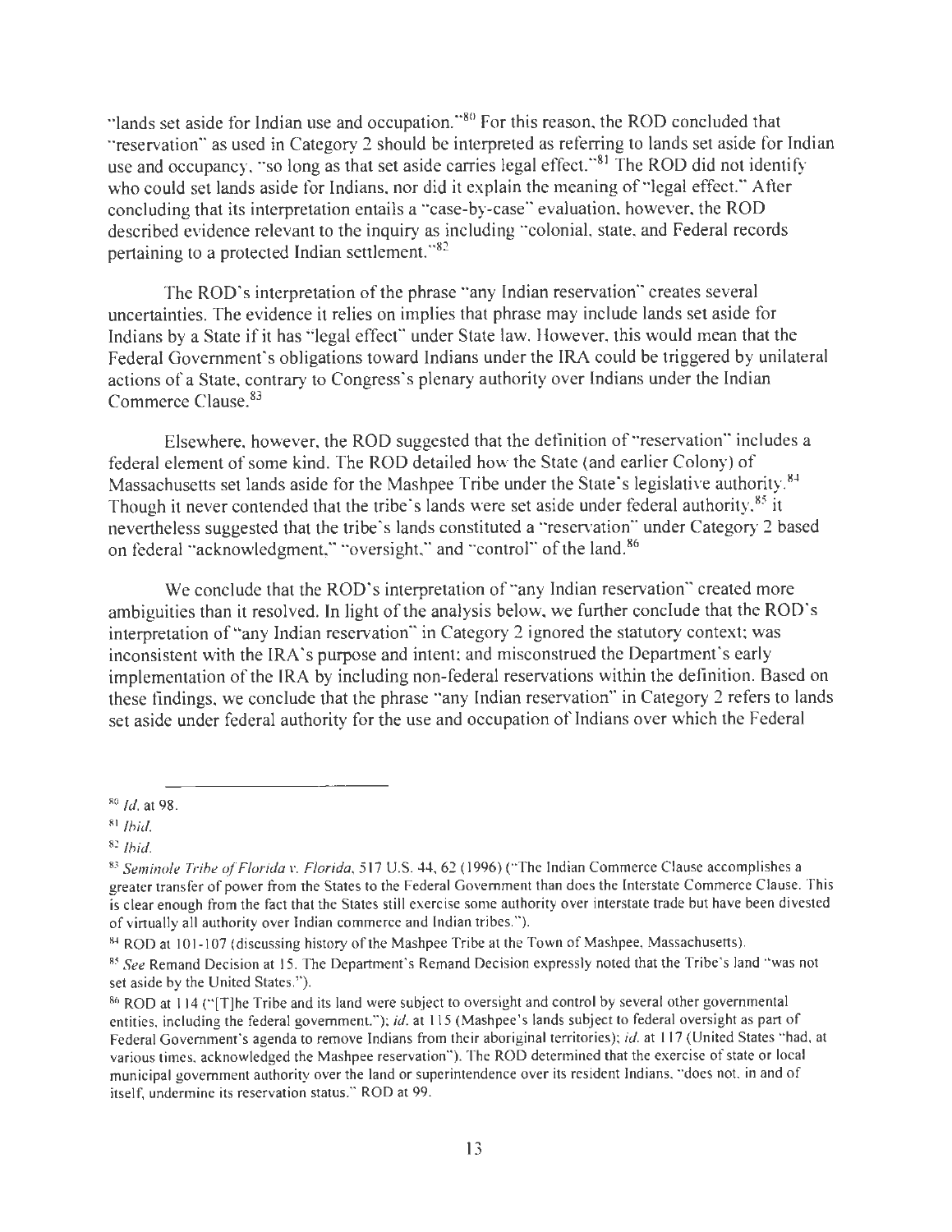Government exercised superintendence. Federal superintendence may be presumed when the lands in question were set aside under federal authority.

### **1. Statutory Context**

Because the IRA does not define " any Indian reservation," the ROD concluded that Congress left it to the Department's expertise to accommodate the particular circumstances of each tribe and reservation.<sup>87</sup> The ROD considered this consistent with Commissioner Collier's view of the IRA as "a flexible statute that could provide a flexible and universal tool to address tribes and tribal issues nationally."<sup>88</sup> The ROD also found this approach "logical" given the "amorphous nature" of the "reservation concept" throughout United States history.<sup>89</sup> The ROD described a number of ways in which lands had been historically set aside for Indians<sup>90</sup> before concluding that in 1934, the phrase "any Indian reservation" would have been commonly understood as meaning lands set aside with "legal effect" for Indian use and occupation.<sup>91</sup>

Several aspects of the ROD's analysis are untenable. The first, and most significant, is its failure to consider the phrase "any Indian reservation" within the context of the IRA as a whole, a fundamental principle of statutory construction. "Statutory construction is a holistic endeavor, and an expression that seems ambiguous in isolation may become clearer when viewed in the context of the statute as a whole." $\frac{95}{2}$  For example, and as a general rule of statutory construction, identical terms appearing in different parts of the same act are intended to have the same meaning.<sup>93</sup>

The phrase "any Indian reservation" appears elsewhere in four different sections of the IRA.94 Section 1 of the IRA prohibits further allotment of "any Indian reservation" created or set apart "by treaty or agreement with the Indians, Act of Congress, Executive order, purchase, or otherwise." While the expression "treaty or agreement" could literally include agreements with governments other than the United States, such an interpretation runs counter to the intent of Section 1, which was to end further allotment of reservation lands under the General Allotment Act.<sup>95</sup> Section 3 of the IRA refers to the remaining surplus lands of "any Indian reservation" previously "opened, or authorized to be opened, to sale, or any other form of disposal" by "Presidential proclamation" or by "any of the public land laws of the United States," and

 $87$  *Id.* at 83.

*<sup>88</sup> ld. at91.* 

<sup>89</sup>*Id.* at 95.

<sup>90</sup>*Id.* at 95-98.

<sup>91</sup>*Id.* at 98.

<sup>92&</sup>lt;sup>92</sup> Gundy v. United States, 139 S. Ct. 2116, 2126 (2019) (Kagan, J.), *reh'g denied*, No. 17-6086, 2019 WL 6257579 (U.S. Nov. 25, 2019) (citing *Savings Ass 'n v. Timbers of Inwood Forest Associates,* 484 U.S. 365, 37 1 ( 1988) (Scalia, J.)).

<sup>93</sup> Sullivan v. Stroop, 496 U.S. 478, 484 (1990); *Sorenson v. Sec'y of Treasury of U.S.*, 475 U.S. 851, 860, 1986); *Helvering v. Stockholms Enskilda Bank,* 293 U.S. 84, 87 ( 1934).

<sup>&</sup>lt;sup>94</sup> IRA §§ 1, 3, 8, and 19.<br><sup>95</sup> *See* General Allotment Act, Pub. L. No. 49-119, §1, 24 Stat. 388 (Feb. 8, 1887) (authorizing the President to allot in severalty "any reservation created for [Indian] use, either by treaty stipulation or by virtue of an act of Congress or executive order setting apart the same for their use...").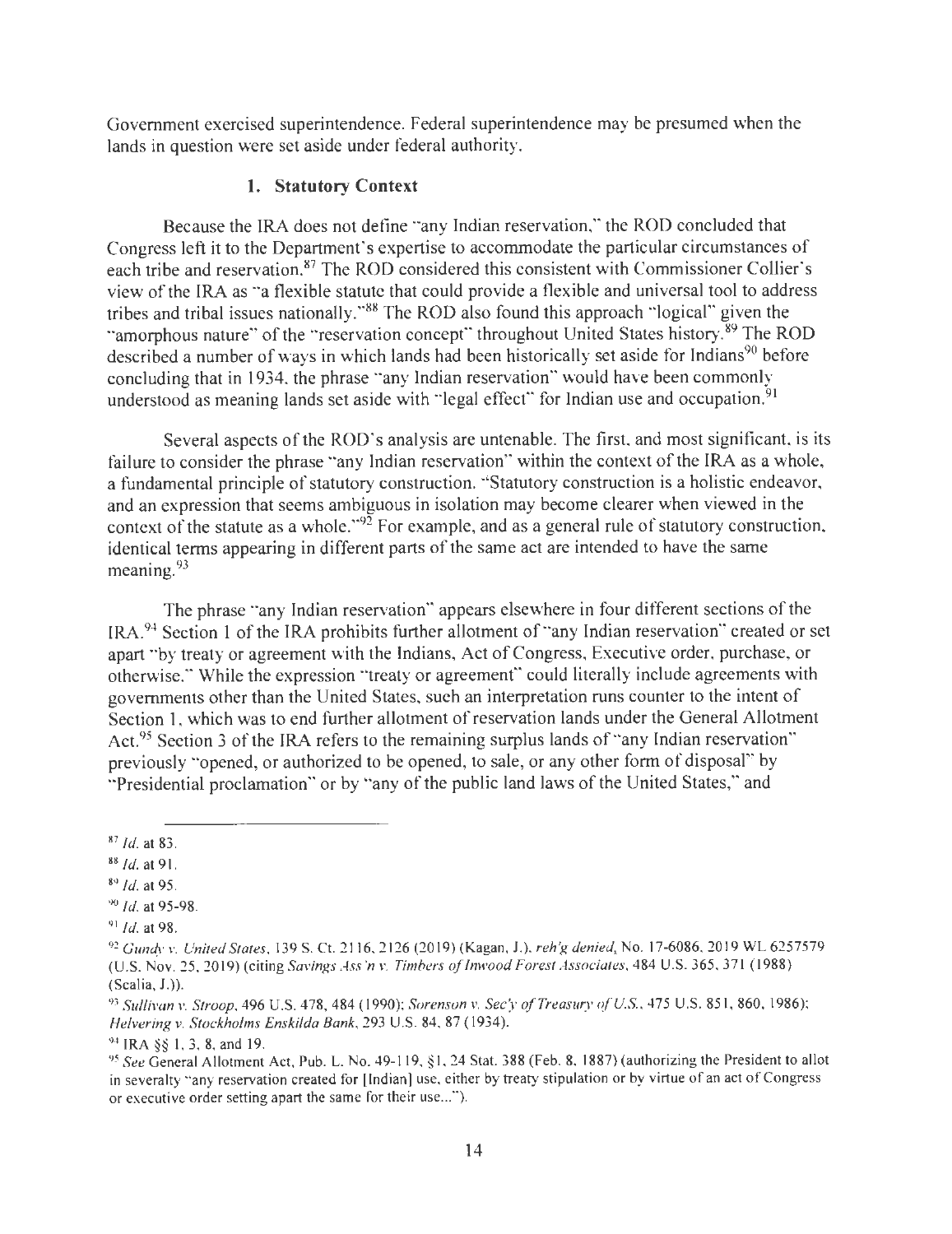includes a proviso excepting its application "within any reclamation project heretofore authorized in any Indian reservation." Like Section 1, Section 3 makes clear from its context that "any Indian reservation" refers to lands set aside by the United States. Section 8 of the IRA limits the Act's application to Indian allotments or homesteads on the public domain outside the boundaries of "any Indian reservation now existing or established hereafter." Section 8's reference to allotments and homesteads could, consistent with Section 3, be understood as referring to rights arising under the public land laws of the United States, implying that "any Indian reservation" refers only to lands set aside by the Federal Government.

The word "reservation" alone also appears throughout the IRA in contexts suggesting it refers to lands set aside for Indians by the United States. For example, it is used in some sections in reference to particular federal Indian reservations. 96 It is expressly used in the context of federally-established reservations in Section 5, which authorizes the Secretary to acquire land in trust "within or without existing reservations," and in Section 7, which authorizes the Secretary to proclaim lands acquired under the IRA as "new Indian reservations" or to add such lands to "existing reservations."

Its use in certain benefits provisions of the IRA may at times appear ambiguous. For example, Section 16 authorizes a tribe or tribes residing on "the same reservation" to adopt a constitution and bylaws vesting it with certain rights and powers in addition to "all powers vested in any Indian tribe or tribal council by existing law." Not long after the IRA's enactment, however, Solicitor Nathan Margold issued a lengthy opinion construing the "powers vested in any Indian tribe or tribal council by existing law."<sup>97</sup> Solicitor Margold interpreted this to mean tribal powers under federal law, not state or colonial laws. He made clear that the Department understood "reservation" as referring to Indian lands under federal supervision outside the jurisdiction of the states.<sup>98</sup> Similarly, Section 17 authorizes the Secretary to issue a corporate charter to the Indians "living on the reservation." The powers that may be conveyed by such a charter to the incorporated tribe under Section 17 may not include the authority to "sell, mortgage, or lease for a period exceeding ten years" any land "included in the limits of the reservation," suggesting that Congress understood "reservation" to mean those lands set aside for Indians under federal supervision. Likewise, Section 18 authorizes the adult Indians residing on "any reservation" to vote to reject the IRA's application to the reservation.<sup>99</sup> However, the Department's early implementation of these provisions show that the Department understood the term as referring only to federal Indian reservations.<sup>100</sup>

Finally, interpreting "any Indian reservation" in Category 2 as referring to lands set aside under federal authority is also consistent with the definition of "Indian" in Category 1, which

<sup>96</sup> IRA §§ 3 (Papago Indian Reservation), 5 (Navajo Reservation), 13 (Klamath Indian Reservation), *and* 14 (Sioux Reservation).

<sup>97 55</sup> Int. Dec. 17 (Solicitor Nathan Margold, "Powers of Indian Tribes" (Oct. 25, 1934)).

<sup>98</sup>*See, e.g., id.* at 48-50 (power to exclude non-members from tribe's jurisdiction); discussing powers of a tribe to exclude non-members from its reservation); *id.* at 50-64 (tribal powers over property).

<sup>99</sup>*See, e.g.,* IRA *§§* 16 (Indians " residing on the same reservation"), 17 (" Indians living on the reservation"), and 18 (Act shall not apply to "any reservation" wherein a majority of adult Indians vote to reject it).

<sup>100</sup>*See infra* Section II.C.3(a).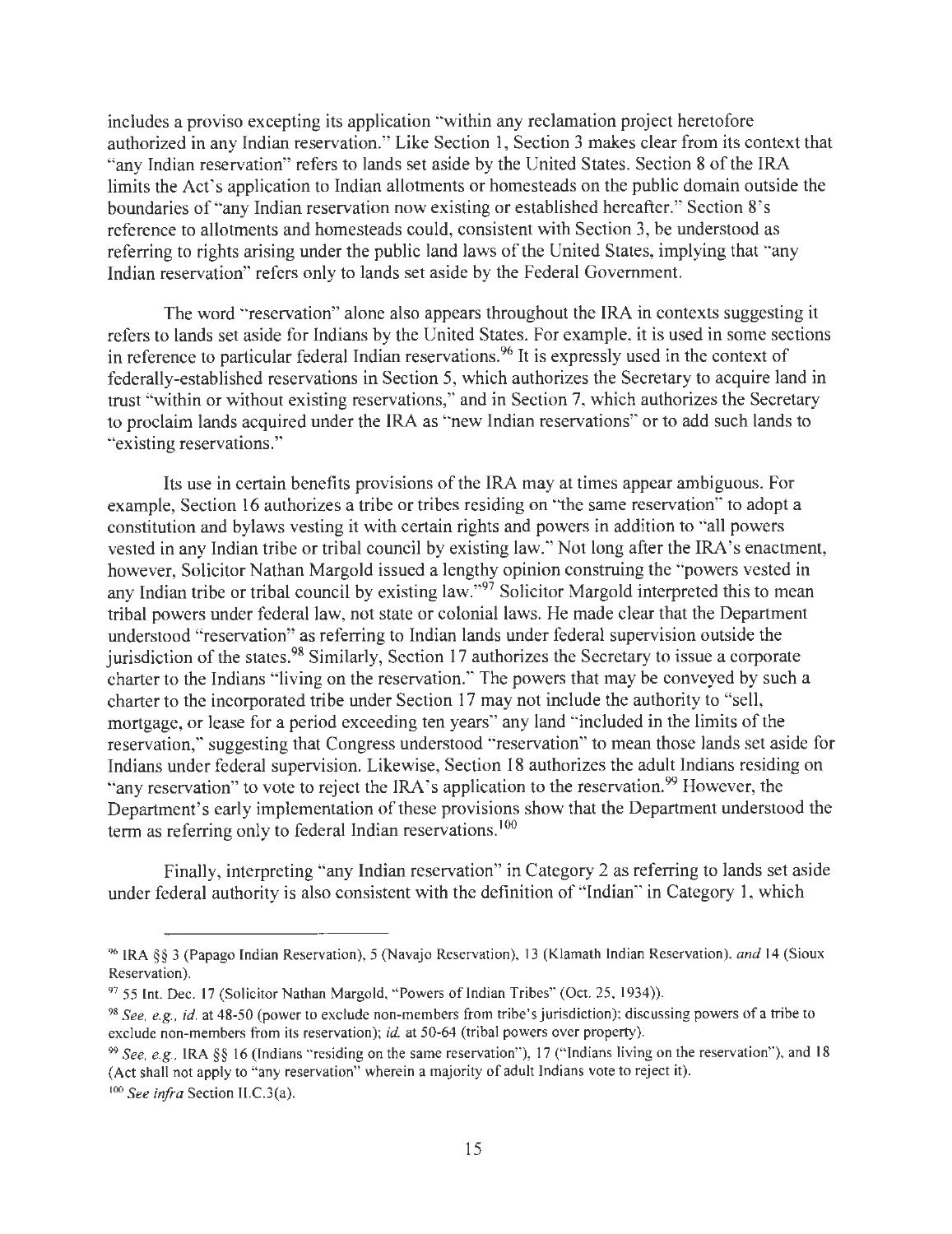defines it as persons of Indian descent who are members of recognized Indian tribes "now under federal jurisdiction." As the ROD noted, Congress added this federal jurisdictional requirement to Category 1 to limit the IRA's application to Indians already under federal authority.<sup>101</sup> Indians residing on lands set aside for their use by the Federal Government were unambiguously considered to be "under federal jurisdiction" in 1934.

### **2. Purpose and Intent**

Understanding that Congress intended "any Indian reservation" to mean reserved Indian lands under federal superintendence is also consistent with the policy and intent behind the IRA. The phrase appears in Section 19 in a definitional provision that limits who may apply for the IRA's benefits. As originally introduced, the IRA's purpose was to grant benefits to "Indians living under federal tutelage."<sup>102</sup> A constant thread in the legislative history is concern for whether the IRA would apply to Indians not then under federal supervision.<sup>103</sup> In Senate hearings on the bill, Senate Committee members expressed concern over extending the Act's benefits to Indians not under federal supervision, including at least one state-recognized tribe.<sup>104</sup> Commissioner Collier suggested adding "now under federal jurisdiction" to Category 1 as a "limiting phrase" in response to such concerns.<sup>105</sup> At the time, residence on a federal Indian reservation was considered an indicia of being under federal supervision, as the ROD acknowledged. <sup>106</sup>

<sup>101</sup> ROD at 94.

<sup>102</sup>*See* H.R. 7902, 73d Cong. (introduced Feb. 12, 1934).

<sup>103</sup>*See, e.g.,* Sen. Hrgs. at 80 (remarks of Senator Elmer Thomas) (questioning whether bill is intended to extend benefits to tribes not now under federal supervision); *ibid.* (remarks of Chairman Wheeler) (questioning degree of Indian descent as drafted); *id.* at 150-151; *id.* at 164 (questioning federal responsibilities to existing wards with minimal Indian descent).

<sup>104</sup>*Id.* at 80, 263-66 (discussing Catawba Tribe). *See also* Stillaguamish Memo at 4 (the IRA 's drafters •'intended to exclude at least some groups which could be considered Indians in a cultural or governmental sense, but they did not intend to use the Act to cut off any Indians to whom the Federal Government had already assumed obligations"). 105 Sen. Hrgs. at 266 (remarks of Commissioner Collier) ("That [phrase] would limit the act to the Indians now under Federal jurisdiction, except that other Indians of more than one-half Indian blood would get help."); *Carcieri,*  555 U.S. at 397 (Breyer, J., concurring) (Congress expected the phrase would make clear that the Secretary could take land into trust only for ·'those tribes in respect to which the Federal Government already had the kinds of obligations that the words ·under federal jurisdiction' imply."). *See also* U.S. Dept. of the Interior, Office of Indian Affairs, Commissioner of Indian Affairs, Circ. No. 3123 (Nov. 18, 1935) (Section 19 "shows on the part of congress a definite policy to limit the application of Indian benefits, [under the IRA], to those who are Indians by virtue of actual tribal affiliation or by virtue of possessing one-half degree or more of Indian blood").

<sup>106</sup>ROD at 94 (it was "well established at the time of IRA that Indian residents of a reservation were automatically subject to Federal authority"). Before 1934, the Department routinely used the term "jurisdiction" to refer to the administrative units of the OIA having direct supervision of Indians. *See, e.g.,* U.S. Dept. of the Interior, Office of Indian Affairs, Circ. No. 1538, Annual Report and Census, 1919 (May 7, 1919) (directing Indian agents to enumerate the Indians residing at their agency, with a separate report to be made of agency "under [the agent's] jurisdiction"); ANNUAL REPORT OF THE COMMISSIONER OF INDIAN AFFAIRS ("ARCIA") for 1900 at 396 (describing reservations and villages covered by jurisdiction of Puyallup Consolidated Agency); ARCIA for 1930 at 33 (discussing enrolled Indians who "resided at the Federal jurisdiction where enrolled"); Sen. Hrgs. at  $282-298$ (collecting various comments and opinions on the Wheeler-Howard Bill from tribes from different OIA ·'jurisdictions").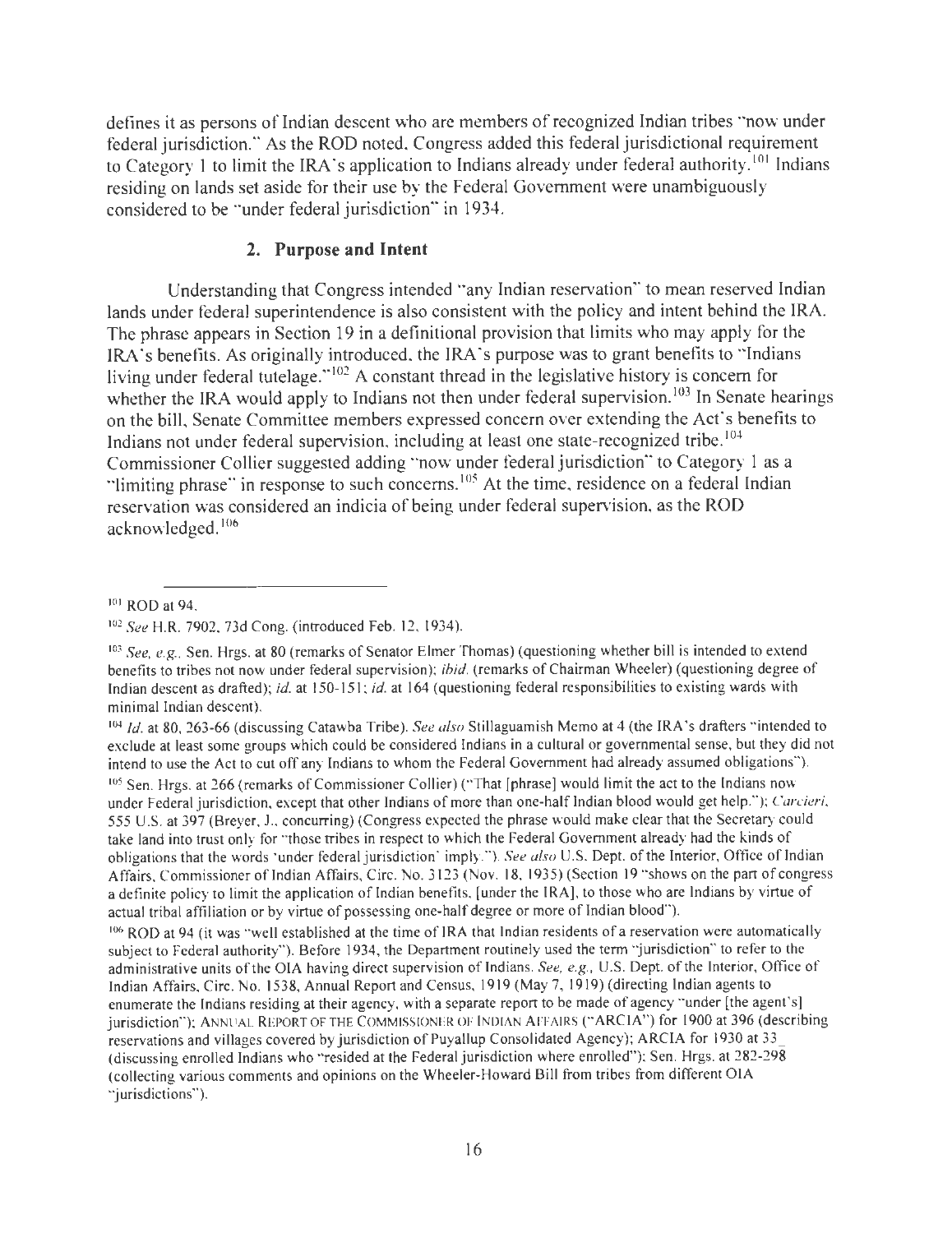Interpreting " Indian reservation" in Category 2 as referring to lands set aside under federal authority thus provides a jurisdictional parallel to the "now under federal jurisdiction" requirement in Category 1. The legislative history makes clear that Congress did not intend the IRA to apply to those who were not under federal supervision or who had since left federal supervision. Category 1 and Category 2 are consistent with this intent, and each applies to a distinct class of persons: Category 1 to members of any recognized Indian tribe, Category 2 to their non-member descendants. Seen in that light, interpreting the term "reservation" in Category 2 to mean a "federal reservation" emphasizes that Category 1 and Category 2 both require evidence of federal superintendence in 1934. Category 2, to accommodate unenrolled descendants, accomplishes the requisite federal supervision through a specific reference to descendants residing within the boundaries of a reservation under federal superintendence. Indeed, the legislative history suggests that Congress intended Category 2 to accommodate tribal members' unenrolled children who resided on a reservation and who maintained tribal relations, but who were excluded from enrollment.<sup>107</sup> Interpreting "any Indian reservation" in Category 2 as lands set aside by federal authorities is consistent with this limiting intent.<sup>108</sup> Category 1 remains open to those "under federal jurisdiction" to accommodate those residing outside the boundaries of a federal reservation. In this way, Category 1 and Category 2 are consistent.

#### **3. Administrative Implementation**

# *a.* **The Long Island Indians**

The ROD's interpretation of " Indian reservation" relies in part on what it interpreted to be the Department's early implementation of the IRA and the views of Assistant Solicitor Felix Cohen, as reflected in the Department's HANDBOOK ON FEDERAL INDIAN LAW.<sup>109</sup> In particular, the ROD discussed internal Departmental correspondence over whether lands set aside by the State of New York for the Shinnecock and Poosepatuck Indians ("Long Island Tribes"), neither of which were federally recognized at the time, constituted "reservations" for purposes of Section 18 of the IRA.<sup>110</sup> The ROD claimed this correspondence reflected a "fundamental disagreement" between Solicitor Margold and Commissioner Collier over the status of the lands belonging to the Long Island Tribes. The ROD found "more relevant and persuasive" what it took to be Solicitor Margold's position that the IRA "'applies to Indians living on reservations that are not federal reservations."<sup>111</sup> Our review of this correspondence suggests that the ROD misconstrued this perceived disagreement by conflating two separate issues. One was whether the Long Island Tribes' lands could be considered "reservations" within the meaning of Section

<sup>107</sup>*See* Sen. Hrgs. at 235, 263-64, 305, 318, 376; H. Hrgs. at 27. *See also* H.R. 7902 (as introduced), tit. III, § 18; Circ. No. 3134.

<sup>108</sup>*See, e.g.,* U.S. Dept. of the Interior, Office of Indian Affairs, Commissioner of Indian Affairs, Circ. No. 2958, " Indian Wardship" (Oct. 28, 1933) (Indians residing on a federal reservation and maintaining tribal relations to be considered "wards" of the Federal Government).

<sup>109</sup>ROD at 84-89.

<sup>110</sup> Section 18 authorized the Secretary to conduct a special election among the adult Indians residing on a " reservation" to reject the IRA's application to them.

<sup>111</sup> ROD at 88, citing Nathan Margold, Solicitor, Annotation (May 19, 1936) ("Margold Annotation"), attached to Untitled Memorandum, John Collier, Commissioner of Indian Affairs (May 18, 1936) (regarding Long Island Indians).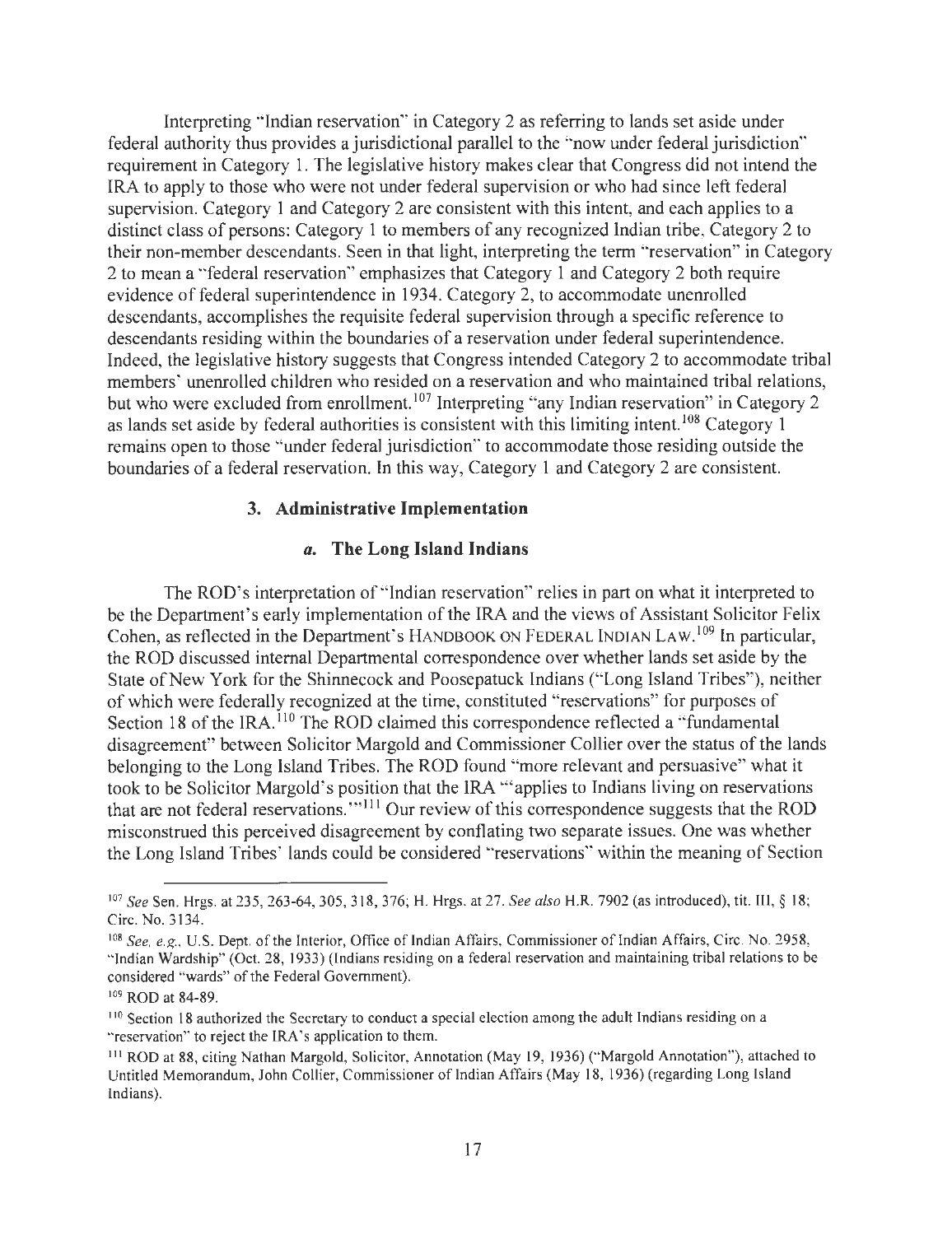18 of the IRA. The other was whether the Long Island Tribes could be considered "Indians" under Section 19, and thus eligible in the first instance for an election under Section 18. The ROD then dismissed Commissioner Collier's rejection of the non-Federal reservations, despite it representing the considered position of the Department in 1936.

The correspondence begins with a 1936 report by an OIA Field Agent of a visit to the Long Island Tribes' lands.<sup>112</sup> The purpose of the visit was to gather information to guide the OIA on whether these tribes should come under the terms of the IRA. Though he stated he had not "examined into the legal aspects of the problem," the Field Agent reported that "it is generally understood" that the Long Island Tribes' lands "could be considered 'Reservations' within the meaning of Section 19." However, he recommended that the Long Island Tribes be excluded from the IRA as a matter of policy, in part because of their assimilation to non-Indian society and their loss of "Indian culture. $\frac{5113}{2}$ 

The Department prepared a response for Commissioner Collier instructing William K. Harrison, the Special Agent in charge of the New York Agency, to deny the Long Island Tribes an opportunity to conduct a vote under Section 18. John Meiklejohn, an attorney in the Solicitor's Office, wrote a memorandum expressing his disagreement with the draft response.<sup>114</sup> Meiklejohn argued instead that the term "reservation" in Section 18 should be interpreted to include state as well as federal Indian reservations.<sup>115</sup> Disputing the relevance of assimilation, he concluded that, "<sup>[i]</sup>n any case, we are not concerned, when dealing with the application of the [IRA] to the residents of a reservation, with the degree of blood possessed by such residents."<sup>116</sup>

Commissioner Collier signed a response to Special Agent Harrison on May 18, 1936, despite Meiklejohn's objections.<sup>117</sup> It concluded that "there is no legal basis" for holding a Section 18 vote on the Long Island Tribes' lands since the tribes' members were not recognized as Indians in their own community; had "none of the traditional or cultural traits" of Indians; and because their "so-called reservations are not Federal territory but state reservations which have never been under Federal supervision." Secretary Harold L. Ickes signed and approved Commissioner's Collier's response on May 21, 1936. Because it was signed by the Secretary, Collier's response must be taken as authoritatively reflecting the Department's views at the time.

In a memorandum of the same date as his letter, <sup>118</sup> Commissioner Collier explained he did not find Meiklejohn's arguments "entirely persuasive" because the Long Island Tribes "have not been under the jurisdiction of the Federal Government;" lacked "the half degree of blood

<sup>&</sup>lt;sup>112</sup> Field Representative Harper, Report on the Shinnecock and Poosepatuck Indian Reservations, In Relation to the Reorganization Act (Jan. 1936) ("Harper Report").

<sup>&</sup>lt;sup>113</sup> Harper Report at 10.<br><sup>114</sup> Memorandum, John Meiklejohn, Attorney, Indian Organization, to Fred Daiker [Asst. Commissioner of Indian Affairs] (May 14, 1936) ("Meiklejohn Memo").

 $^{115}$  *Id.* at 1.

<sup>116</sup> *Id.* at 3.

<sup>&</sup>lt;sup>117</sup> Letter from John Collier, Commissioner of Indian Affairs, to William K. Harrison, Special Agent in Charge, New York Agency (May 18, 1936).

<sup>118</sup>Untitled Memorandum, John Collier, Commissioner of Indian Affairs (May 18, 1936) (regarding Long Island Indians).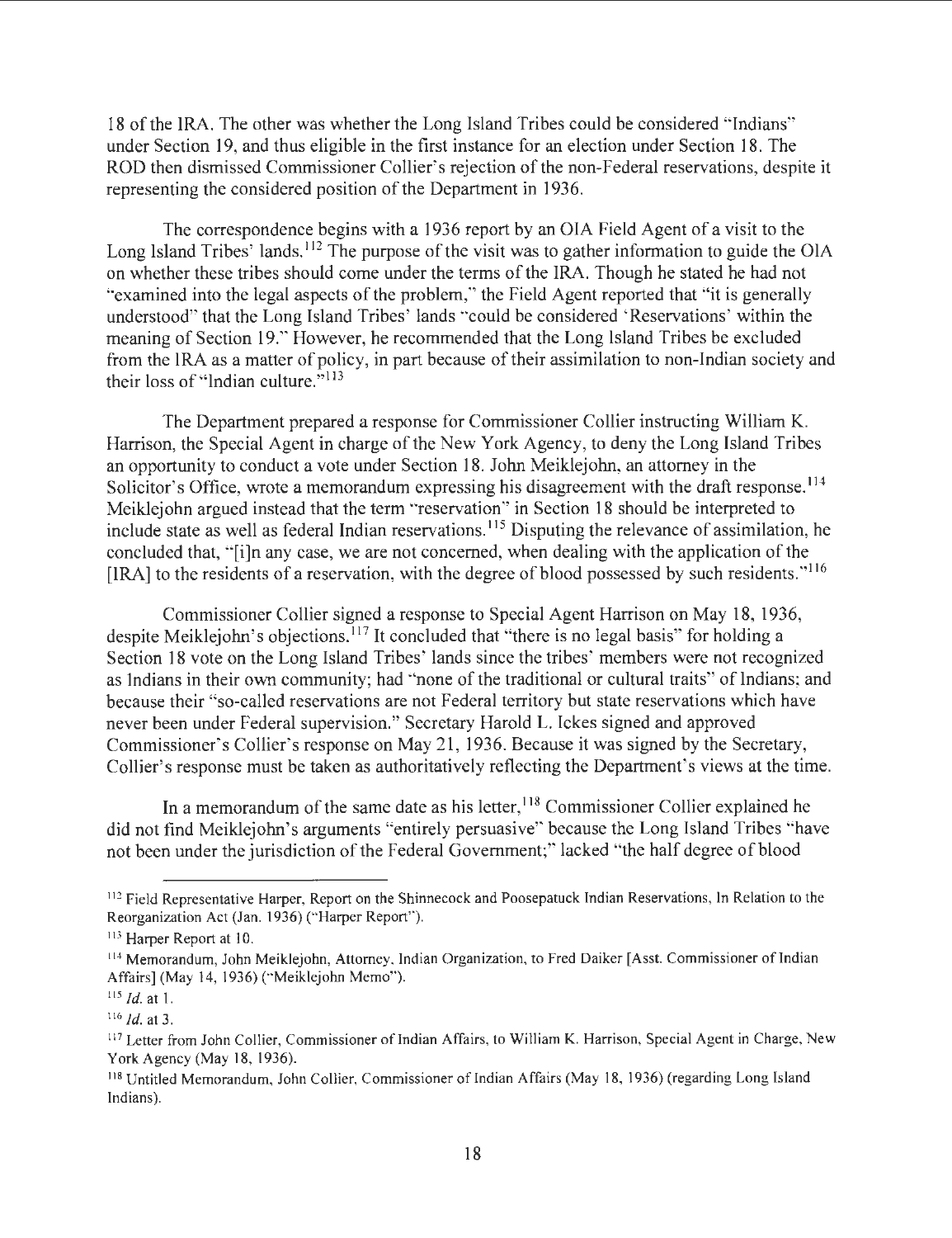required by Section 19" of the IRA; and, "culturally viewed, [were] not Indians at all." Commissioner Collier thus concluded that "the considerations of policy all weigh in the direction of adopting the more obvious legal conclusion" that the Long Island Tribes were ineligible to conduct a vote under the IRA.

Commissioner Collier's memorandum shows no addressee. However, Solicitor Margold placed a note in its lower margin on May 19, 1936, before Secretary Ickes approved it on May 21. Margold agreed that the occupants of the Long Island Tribes' lands "are not Indians and therefore not within the application of the Indian Reorganization Act, even though that act applies to *Indians* living on reservations that are not *federal* reservations."<sup>119</sup> The date of Margold's note could suggest that both the note and Commissioner Collier's explanatory memorandum were intended for the Secretary's review and consideration before Commissioner Collier's response was approved and distributed.

The ROD characterized this correspondence as reflecting officials' views of " Indian character," and of whether the IRA applied to "non-Federal reservations," neglecting the distinction it draws between eligibility under Section 19 and any separate requirements that particular provisions might impose. Yet Commissioner Collier's explanatory memorandum concludes that the Long Island Tribes were not "under the jurisdiction of the Federal Government" and lacked "the half degree of [Indian] blood," which are both eligibility criteria in Section 19. Solicitor Margold similarly found that the Long Island Tribes were "not within the [IRA's] application" because they were "not Indians" within the meaning of Section 19. Hence they could not conduct a vote under Section 18, even if such votes *could* be conducted on state reservations.<sup>120</sup> Solicitor Margold and Commissioner Collier agreed on this point, regardless of the Solicitor's views on the application of Section 18. Commissioner Collier expressed similar views a year later in a letter concerning the Section 18 election conducted for the Minnesota Chippewa Indians:

[T]he purpose of Section 19 is to define what persons are entitled to the benefits provided by the Act and has nothing to do with determining who shall vote in a tribal election [carried out pursuant to Section 18]. <sup>121</sup>

Collier made clear that the Long Island Tribes did not satisfy the eligibility criteria contained in Section 19 because they had never been "under the jurisdiction of the Federal Government." <sup>122</sup> On this, Solicitor Margold and Commissioner Collier agreed. That Solicitor Margold disagreed with Commissioner Collier's interpretation of the term "reservation" to

<sup>&</sup>lt;sup>119</sup> Margold Annotation (emphasis original).

<sup>&</sup>lt;sup>120</sup> See also Remand Decision at 15 (whether the Mashpee Tribe occupied a "reservation" within the meaning of Section 18 does not resolve question of whether the Tribe satisfied the definition of " Indian" in Section 19).

<sup>121</sup> Letter from John Collier, Commissioner of Indian Affairs, to Charles Smith, Secretary, Minnesota Council of American Indians at 1 (May 10, 1937). *See also* DOI HANDBOOK at 5 (characterizing IRA § 19 as "limited in its connotation to the purposes of the [IRA]." ).

<sup>122</sup> Letter from John Collier, Commissioner of Indian Affairs, to William K. Harrison, Special Agent in Charge, New York Agency (May 18, 1936).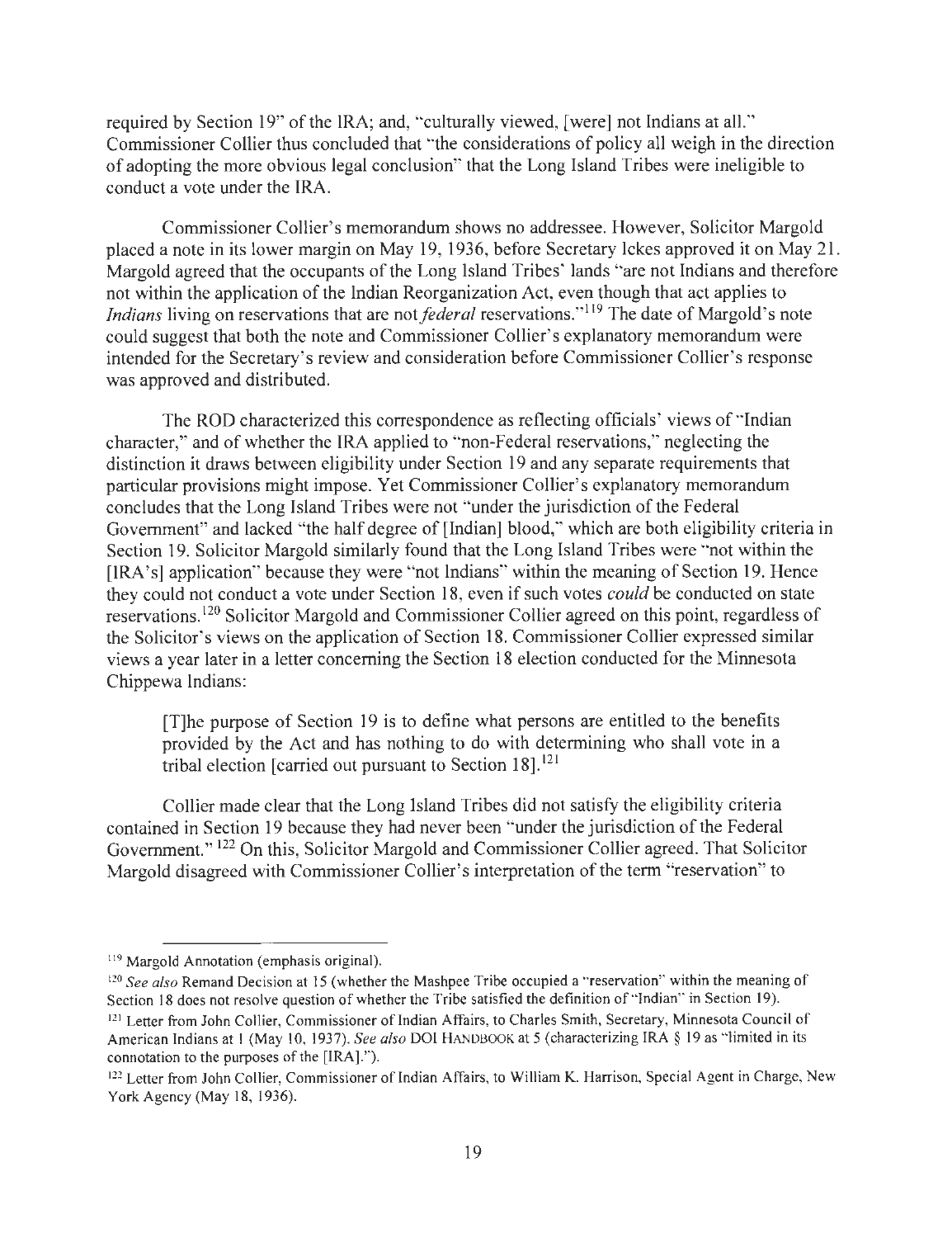exclude "state reservations which have never been under Federal supervision" was secondary.<sup>123</sup> The correspondence is nonetheless illuminating and makes clear that even if the Long Island Tribes had satisfied Section 19, the Department would not have considered their lands a reservation for purposes of holding a Section 18 election because their lands were not under federal supervision.

### *b.* **2014 Mechoopda Determination**

In a 2014 decision to take land into trust for the Mechoopda Indian Tribe ("Mechoopda"), 124 the Department determined that the word " reservation" as used in Section 18 of the IRA referred to lands set aside for Indians under federal authority. In finding that the Mechoopda was under federal jurisdiction in 1934, the decision relied on evidence of federal efforts to acquire land for the Tribe's benefit at that time.<sup>125</sup> It further noted that while those efforts were pending, the Mechoopda in 1935 requested an election under Section 18 of the IRA.<sup>126</sup> The Department denied the request after Commissioner Collier concluded that a Section 18 election could not be held because the land sought for the Mechoopda "was not yet *a government* reservation." 127 In 2012, the Solicitor's Office concluded that Commissioner Collier's determination was

 $(\ldots)$  consistent with the implementation of the IRA at the time  $(\ldots)$  in that [the IRA] applied to Indian reservations *(i.e., tribal trust or restricted lands)* unless a majority of the adult Indians residing at the reservation voted to reject the statute's application  $(...)$ .<sup>128</sup>

The ROD did not mention the Department's interpretation of "reservation" in the Mechoopda Decision. To the extent the ROD suggested that "reservation" could include lands set aside under state authority,  $129$  then under the ROD's interpretation, a tribe could be eligible for IRA benefits by residing on lands set aside by a State but remain ineligible for other benefits requiring residence on lands set aside under federal authority.

<sup>&</sup>lt;sup>123</sup> In addition to the Long Island Tribes discussed in the ROD, Commissioner Collier declined other, similar requests from Lndians residing on state reservations seeking to organize under the IRA. *See, e.g.,* Letter from John Collier, Commissioner of Indian Affairs, to J.C. Cavill, Superintendent, Great Lakes Agency (May 29, 1940) (response to Letter from Austin Mandoka, Chairman of the Athens Indian Committee, to John Collier, Commissioner of Indian Affairs (March 20, 1934)).

<sup>124</sup>*See* Letter from Kevin K. Washburn, Assistant Secretary, Indian Affairs, to Hon. Dennis Martinez, Chairman, Mechoopda Indian Tribe of Chico Rancheria (Jan. 24, 2014) (hereafter " Mechoopda Decision"). The Department determined that the Mechoopda Tribe satisfied the IRA's first definition of " Indian" in Category I, under the same framework for determining whether a tribe was under federal jurisdiction in 1934 later adopted in M-37029.

<sup>&</sup>lt;sup>125</sup> Mechoopda Decision at 33-35.

 $126$  *Id.* at 35.

<sup>127</sup>*Ibid.* (citing Telegram from John Collier, Commissioner, to O.H. Lipps, Superintendent (May 16, 1935) (emphasis added)).

<sup>128</sup>*See* U.S. Dept. of the Interior, Office of the Solicitor, *Determination Whether the Mechoopda Indian Tribe of Chico Rancheria was Under Federal Jurisdiction in 1934* at 12 (Dec. 7, 2012) (emphasis added). <sup>129</sup>ROD at 98.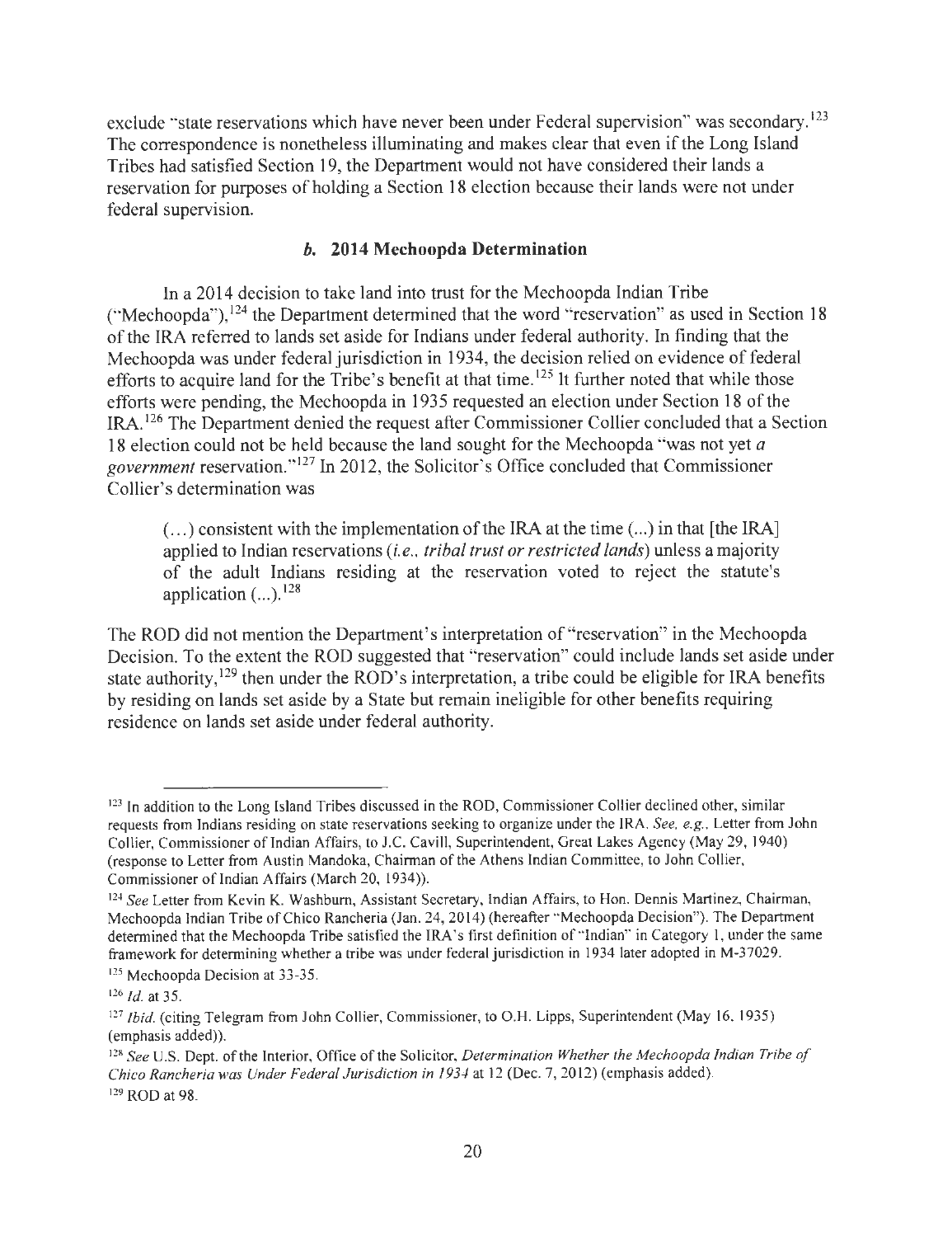#### *c.* **Land-into-Trust Regulations**

The ROD also considered the regulatory definition of "Indian reservation" in the Department's land-into-trust regulations at Part 151,<sup>130</sup> which defines "Indian reservation" as "that area of land *over which the tribe is recognized by the United States as having governmental jurisdiction,"* except where a tribe's reservation has been otherwise "disestablished or totally allotted."<sup>131</sup> The ROD did not find this definition dispositive because it was drafted "long after the enactment of the IRA" and because it was only intended to govern the processing of fee to trust applications, not eligibility determinations for purposes of Category  $2^{132}$ .

In considering the Department's prior interpretations of the meaning of "Indian reservation" for purposes of Category 2, the ROD discounted its use of 25 C.F.R.  $\S$  151.2(c), which implements Category 2 in the context of trust acquisitions for individuals, and which defines "individual Indian" to mean any descendant of an enrolled member of a tribe who was, on June 1, 1934, "physically residing on *afederaffy recognized Indian reservation."*<sup>133</sup>

While the Department promulgated land-in-trust regulations 46 years after the enactment of the IRA, the use of the term "Indian reservation" found therein is consistent with the definition as it is summarized in COHEN'S HANDBOOK OF FEDERAL INDIAN LAW:

> The term "Indian reservation" originally meant any land reserved from an Indian cession to the federal government regardless of the form of tenure. During the 1850s, the modem meaning of Indian reservation emerged, referring to land set aside under federal protection for the residence or use of tribal Indians, regardless of origin. In the 1850s, the federal government began frequently to reserve public lands from entry for Indian use. This use of the term "reservation" from public land law soon merged with the treaty use of the word to form a single definition describing federally protected Indian tribal lands without depending on any particular source. 134

The regulatory definition implementing Category 2 is consistent with the evolution of the term " Indian reservation" and refers to lands set aside by federal authorities for the use and occupancy of Indians.

#### **4. Summary**

To interpret "any Indian reservation" as used in Category 2 to include non-federal reservations is contrary to the term's meaning. Congress did not intend Category 2 to serve as a relaxed standard for tribes or individuals unable to satisfy the Category 1 definition; but rather a consistent criterion for extending the IRA to unenrolled descendants living as part of a

 $130$  *Id.* at 90.

<sup>131 25</sup> C.F.R. § 151.2(f) (2018) (emphasis added).

<sup>132</sup> ROD at 97-98.

<sup>133 43</sup> Fed. Reg. 323 12.

<sup>134</sup> COHEN'S HANDBOOK OF FEDERAL INDIAN LAW § 3.04, at 190-91 (2012 ed.) (footnotes omitted).